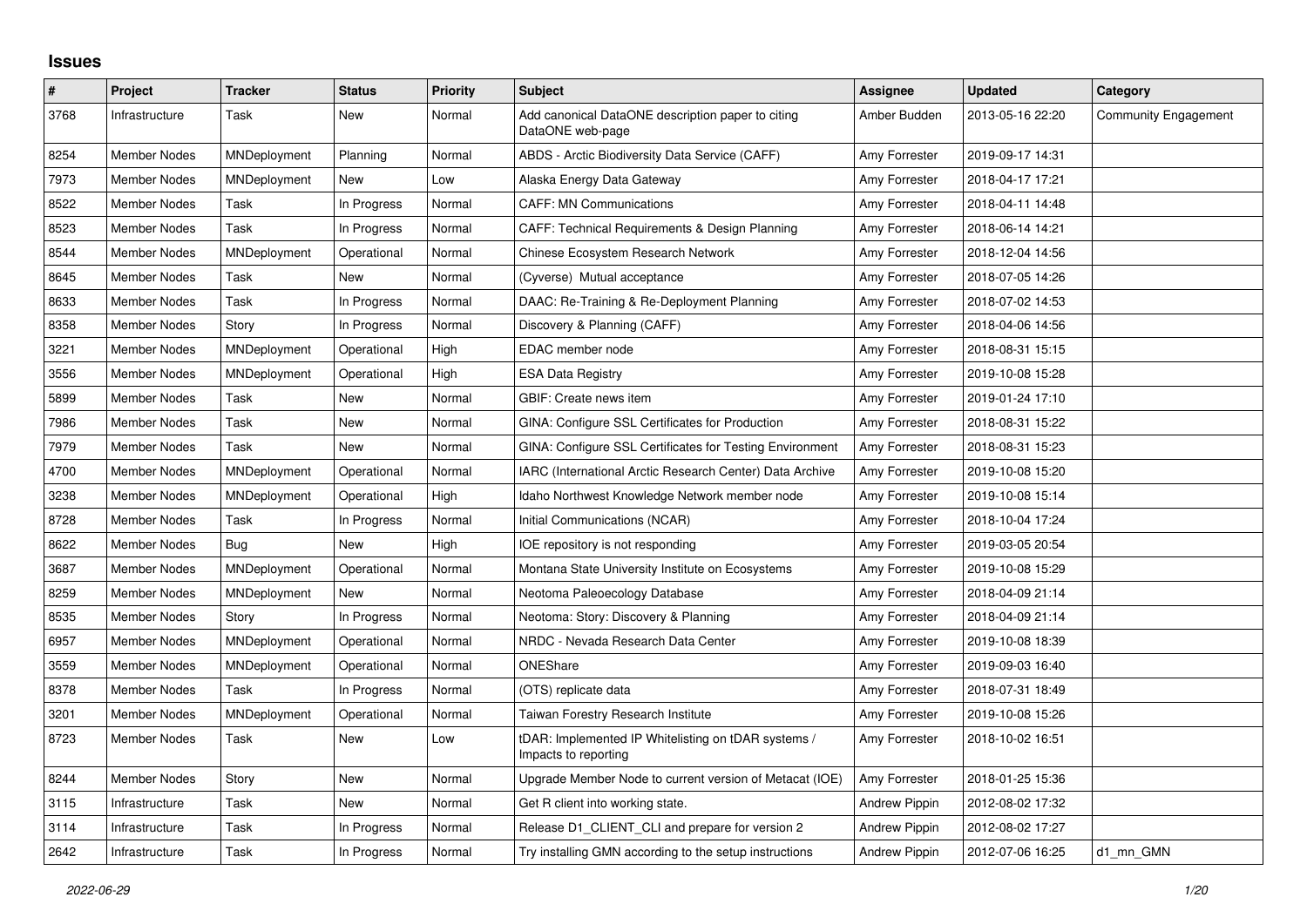| #    | Project             | <b>Tracker</b> | <b>Status</b> | <b>Priority</b> | Subject                                                                                                   | <b>Assignee</b>       | <b>Updated</b>   | Category               |
|------|---------------------|----------------|---------------|-----------------|-----------------------------------------------------------------------------------------------------------|-----------------------|------------------|------------------------|
| 2168 | <b>CN REST</b>      | Task           | New           | Normal          | Design UI for identity validation                                                                         | Ben Leinfelder        | 2015-01-19 22:59 |                        |
| 1479 | CN REST             | Task           | In Progress   | Normal          | Design web UI for validating newly created identities                                                     | Ben Leinfelder        | 2015-01-19 22:59 |                        |
| 3357 | Infrastructure      | Task           | New           | Normal          | Address ISet iterator bug that only iterates over a subset of<br>the ISet                                 | <b>Ben Leinfelder</b> | 2012-12-12 16:54 | Metacat                |
| 2492 | Infrastructure      | Task           | New           | Normal          | Add status page for given {pid}                                                                           | Ben Leinfelder        | 2012-03-15 02:02 | d1_monitor             |
| 3466 | Infrastructure      | Task           | New           | Normal          | Add synthetic key to systemMetadata table                                                                 | Ben Leinfelder        | 2013-01-08 18:30 |                        |
| 3612 | Infrastructure      | Task           | New           | Normal          | CN SystemMetadata has incomplete obsoletedBy<br>information                                               | <b>Ben Leinfelder</b> | 2013-03-08 17:43 | Environment.Production |
| 2343 | Infrastructure      | Task           | <b>New</b>    | Normal          | Convert style sheets to separate product                                                                  | Ben Leinfelder        | 2012-02-15 17:43 |                        |
| 3046 | Infrastructure      | Task           | In Progress   | Normal          | Create utility to update ORE maps with invalid date formats                                               | Ben Leinfelder        | 2012-08-14 23:41 |                        |
| 3468 | Infrastructure      | Task           | New           | Normal          | Explore how CN.listObject can effectively use<br>auto-incremented key                                     | Ben Leinfelder        | 2013-01-08 18:35 | Documentation          |
| 3465 | Infrastructure      | Task           | <b>New</b>    | Normal          | Improve Metacat listObject slicing                                                                        | Ben Leinfelder        | 2013-01-08 18:54 | Metacat                |
| 3047 | Infrastructure      | Bug            | In Progress   | Normal          | Metacat allows whitespace in Identifiers                                                                  | <b>Ben Leinfelder</b> | 2018-11-13 21:44 |                        |
| 3246 | Infrastructure      | <b>Bug</b>     | <b>New</b>    | Low             | Metacat returns 500 instead of 404 in some cases                                                          | Ben Leinfelder        | 2014-10-02 18:03 | Metacat                |
| 3626 | Infrastructure      | Task           | New           | Normal          | Metacat should use correct object format for ESRI profile<br>metadata                                     | <b>Ben Leinfelder</b> | 2013-02-27 23:56 | Metacat                |
| 3467 | Infrastructure      | Task           | <b>New</b>    | Normal          | MN.listObject should use auto-incremented key                                                             | Ben Leinfelder        | 2013-01-08 18:31 | Metacat                |
| 8069 | Infrastructure      | Bug            | New           | Normal          | Name from ORCID incorrectly parsed                                                                        | <b>Ben Leinfelder</b> | 2017-04-12 20:28 | d1 portal servlet      |
| 3635 | Infrastructure      | Task           | New           | Normal          | Phase two Morpho implementation                                                                           | Ben Leinfelder        | 2013-03-25 22:49 |                        |
| 3109 | Infrastructure      | Task           | In Progress   | Normal          | PISCO/LTER revision history with SBC documents                                                            | Ben Leinfelder        | 2012-07-31 01:34 |                        |
| 3625 | Infrastructure      | Task           | New           | Normal          | Update existing SANParks doctype="metadata" objects to<br>new ESRI/FGDC objectFormatId                    | Ben Leinfelder        | 2013-02-27 23:44 | Environment.Production |
| 3209 | <b>Member Nodes</b> | MNDeployment   | Deferred      | Normal          | Avian Knowledge Network/Cornell Laboratory of Ornithology                                                 | Ben Leinfelder        | 2016-06-17 19:31 |                        |
| 3210 | <b>Member Nodes</b> | Task           | New           | Normal          | Collect application metadata for the AKN member node                                                      | Ben Leinfelder        | 2013-01-08 19:23 |                        |
| 3220 | Member Nodes        | Task           | In Progress   | Normal          | contact iEcolab to determine possible MN role                                                             | <b>Ben Leinfelder</b> | 2013-10-01 17:53 |                        |
| 3219 | <b>Member Nodes</b> | MNDeployment   | New           | Normal          | iEcolab member node                                                                                       | Ben Leinfelder        | 2015-11-19 18:01 |                        |
| 3605 | Member Nodes        | Task           | New           | Normal          | Install a new Metacat instance for the Avian Knowledge<br>Network (AKN) member node                       | Ben Leinfelder        | 2013-02-21 16:20 |                        |
| 3374 | <b>Member Nodes</b> | Task           | New           | Normal          | Move kepler-library.org Metacat to new server                                                             | <b>Ben Leinfelder</b> | 2012-11-08 00:31 |                        |
| 3211 | Member Nodes        | MNDeployment   | New           | Normal          | Taiwan Ecological Research Network member node                                                            | Ben Leinfelder        | 2014-02-20 21:58 |                        |
| 7686 | Member Nodes        | Task           | Testing       | High            | tDAR - Enable URL links out to data from search results                                                   | Ben Leinfelder        | 2016-09-27 15:56 |                        |
| 3597 | Member Nodes        | Task           | New           | Normal          | The Avian Knolwedge Network (AKN) and Cornell Lab of<br>Ornithology eBird should be distinct Member Nodes | Ben Leinfelder        | 2014-04-23 01:32 |                        |
| 3868 | <b>Member Nodes</b> | Task           | In Progress   | Normal          | Verify TFRI node is running NTP                                                                           | Ben Leinfelder        | 2013-08-05 17:25 |                        |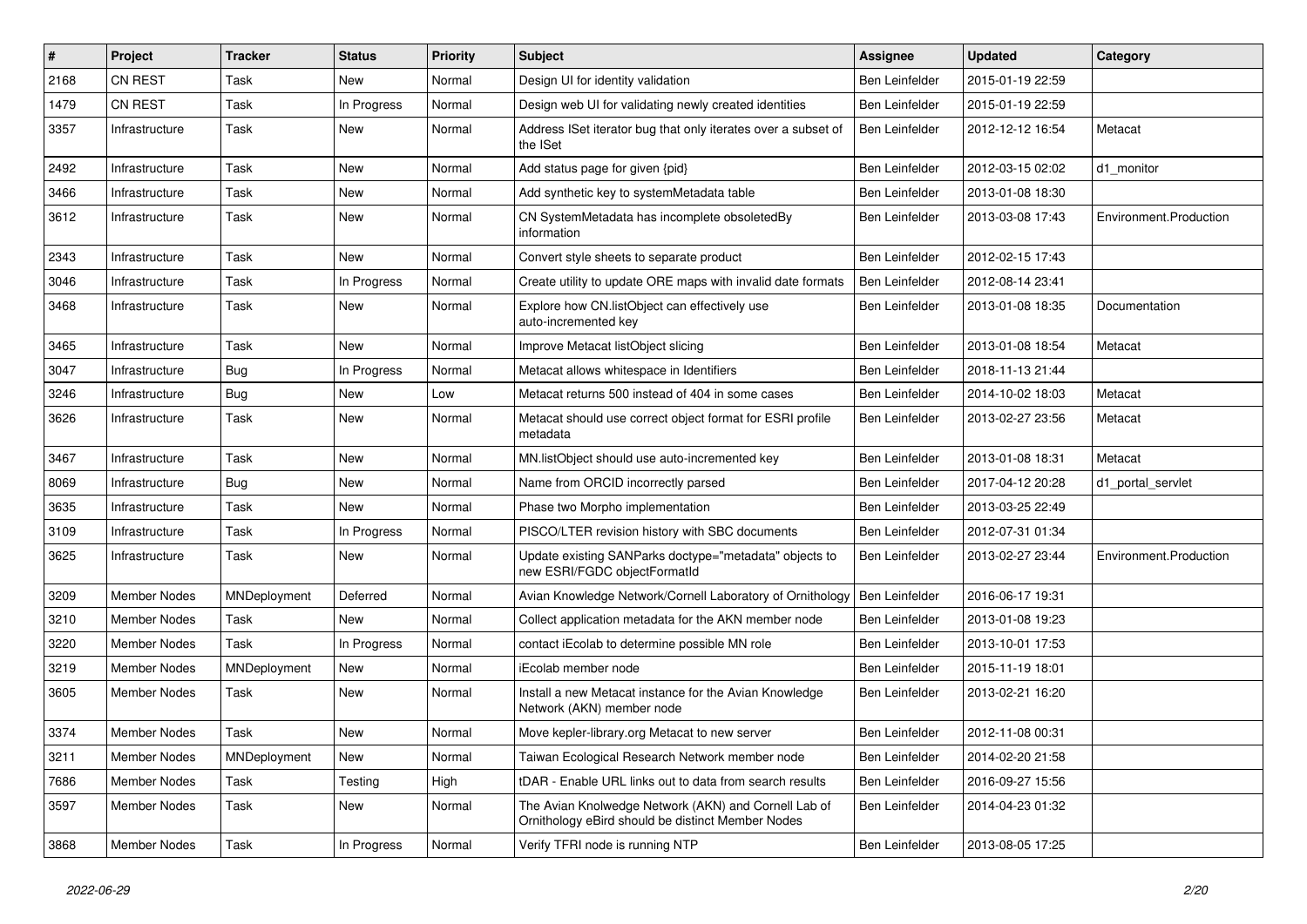| #    | Project             | <b>Tracker</b> | <b>Status</b> | <b>Priority</b> | Subject                                                                            | <b>Assignee</b>     | <b>Updated</b>   | Category                  |
|------|---------------------|----------------|---------------|-----------------|------------------------------------------------------------------------------------|---------------------|------------------|---------------------------|
| 1035 | Infrastructure      | Task           | In Progress   | Normal          | Develop reference architecture documents                                           | <b>Bruce Wilson</b> | 2011-03-03 19:26 | Documentation             |
| 3905 | Infrastructure      | Task           | In Progress   | Normal          | Sort out shell logins for splunk system                                            | <b>Bruce Wilson</b> | 2013-08-23 13:27 | <b>Support Operations</b> |
| 3258 | <b>Member Nodes</b> | MNDeployment   | New           | Low             | CitSci.org MN                                                                      | <b>Bruce Wilson</b> | 2018-04-17 17:19 |                           |
| 5455 | Member Nodes        | Task           | In Progress   | Normal          | Contact Line Pouchard to re-open discussion about PURL<br>as a potential MN        | <b>Bruce Wilson</b> | 2015-11-19 19:17 |                           |
| 3964 | <b>Member Nodes</b> | MNDeployment   | Deferred      | Normal          | EU BON Member Node                                                                 | <b>Bruce Wilson</b> | 2016-10-24 20:49 |                           |
| 5454 | Member Nodes        | Task           | <b>New</b>    | Normal          | Evaluate dataverse poential MN                                                     | <b>Bruce Wilson</b> | 2014-05-29 19:30 |                           |
| 6379 | <b>Member Nodes</b> | MNDeployment   | New           | Normal          | <b>ICMBio</b>                                                                      | <b>Bruce Wilson</b> | 2015-11-19 17:21 |                           |
| 6708 | <b>Member Nodes</b> | MNDeployment   | Operational   | Normal          | NEON - National Ecological Observatory Network                                     | <b>Bruce Wilson</b> | 2019-06-06 19:52 |                           |
| 5457 | <b>Member Nodes</b> | MNDeployment   | New           | Normal          | NSIDC- National Snow and Ice Data Center                                           | <b>Bruce Wilson</b> | 2018-04-10 19:12 |                           |
| 3260 | <b>Member Nodes</b> | Task           | New           | Normal          | Scope out the implementation of a CitSci.org MN                                    | <b>Bruce Wilson</b> | 2012-09-20 20:51 |                           |
| 6544 | <b>Member Nodes</b> | MNDeployment   | Operational   | High            | TERN Australia (powered by AEKOS)                                                  | <b>Bruce Wilson</b> | 2019-05-22 14:21 |                           |
| 7163 | Member Nodes        | MNDeployment   | New           | Low             | UN Environmental Programme World Conservation<br>Monitoring Centre (UNEP WCMC)     | <b>Bruce Wilson</b> | 2016-04-04 17:17 |                           |
| 8754 | Infrastructure      | Task           | <b>New</b>    | Normal          | Add EML 2.2 to CN formats list                                                     | <b>Bryce Mecum</b>  | 2018-12-19 00:54 |                           |
| 8753 | Infrastructure      | Task           | New           | Normal          | Add support for EML 2.2 (indexing, view)                                           | <b>Bryce Mecum</b>  | 2018-12-19 00:54 |                           |
| 8755 | Infrastructure      | Task           | New           | Normal          | Expand EML indexing support for EML 2.2                                            | <b>Bryce Mecum</b>  | 2019-08-15 01:50 |                           |
| 8775 | Infrastructure      | Task           | In Progress   | Normal          | Make taxonomic rank fields in Solr index non-case-sensitive                        | <b>Bryce Mecum</b>  | 2019-03-11 23:35 |                           |
| 8189 | Infrastructure      | Decision       | New           | Normal          | Proposal to change the roles mapped to the origin Solr field<br>for ISO docs       | <b>Bryce Mecum</b>  | 2017-12-20 01:28 |                           |
| 8858 | Infrastructure      | Task           | New           | Normal          | Update CN Apache configs in version control with directives<br>to support sitemaps | <b>Bryce Mecum</b>  | 2020-02-24 19:26 |                           |
| 8574 | Search UI           | Story          | <b>New</b>    | Normal          | PANGAEA Temporary Fix: SID only in Data Citation                                   | <b>Bryce Mecum</b>  | 2018-05-01 01:45 |                           |
| 7754 | Search UI           | Story          | In Progress   | Normal          | Support for XSL transform of various metadata formats                              | <b>Bryce Mecum</b>  | 2018-05-17 14:18 | MetacatUI                 |
| 4147 | Infrastructure      | Task           | In Progress   | Normal          | Modify d1_spatial_reporter.py to produce custom JSON<br>output                     | Chris Brumgard      | 2014-03-31 17:41 | d1 cn tools               |
| 8777 | CN REST             | Task           | New           | Normal          | Configure CN to audit objects greater than 1GB                                     | Chris Jones         | 2019-03-13 20:50 | d1_replication_auditor    |
| 8756 | CN REST             | Story          | New           | Normal          | Ensure replica auditor is effective                                                | Chris Jones         | 2019-01-15 21:00 | d1_replication_auditor    |
| 8778 | <b>CN REST</b>      | Task           | New           | Normal          | Ensure SystemMetadata replica auditing updates are saved<br>and broadcast          | Chris Jones         | 2019-03-12 16:54 | d1 replication auditor    |
| 8757 | CN REST             | Story          | New           | Normal          | Fix getChecksum() in MNAuditTask to use dynamic<br>checksum algorithms             | Chris Jones         | 2019-01-14 19:48 | d1 replication auditor    |
| 8776 | CN REST             | Task           | New           | Normal          | Set valid replica status to completed                                              | Chris Jones         | 2019-03-12 15:57 | d1_replication_auditor    |
| 3658 | DataONE API         | Bug            | New           | Normal          | Deleting objects breaks obsoletes chain traversal                                  | Chris Jones         | 2015-01-19 22:29 |                           |
| 3978 | Infrastructure      | Task           | In Progress   | Normal          | Add a CN reporting script that summarizes spatial data for<br>the dashboard        | Chris Jones         | 2014-03-31 17:41 | d1 dashboard              |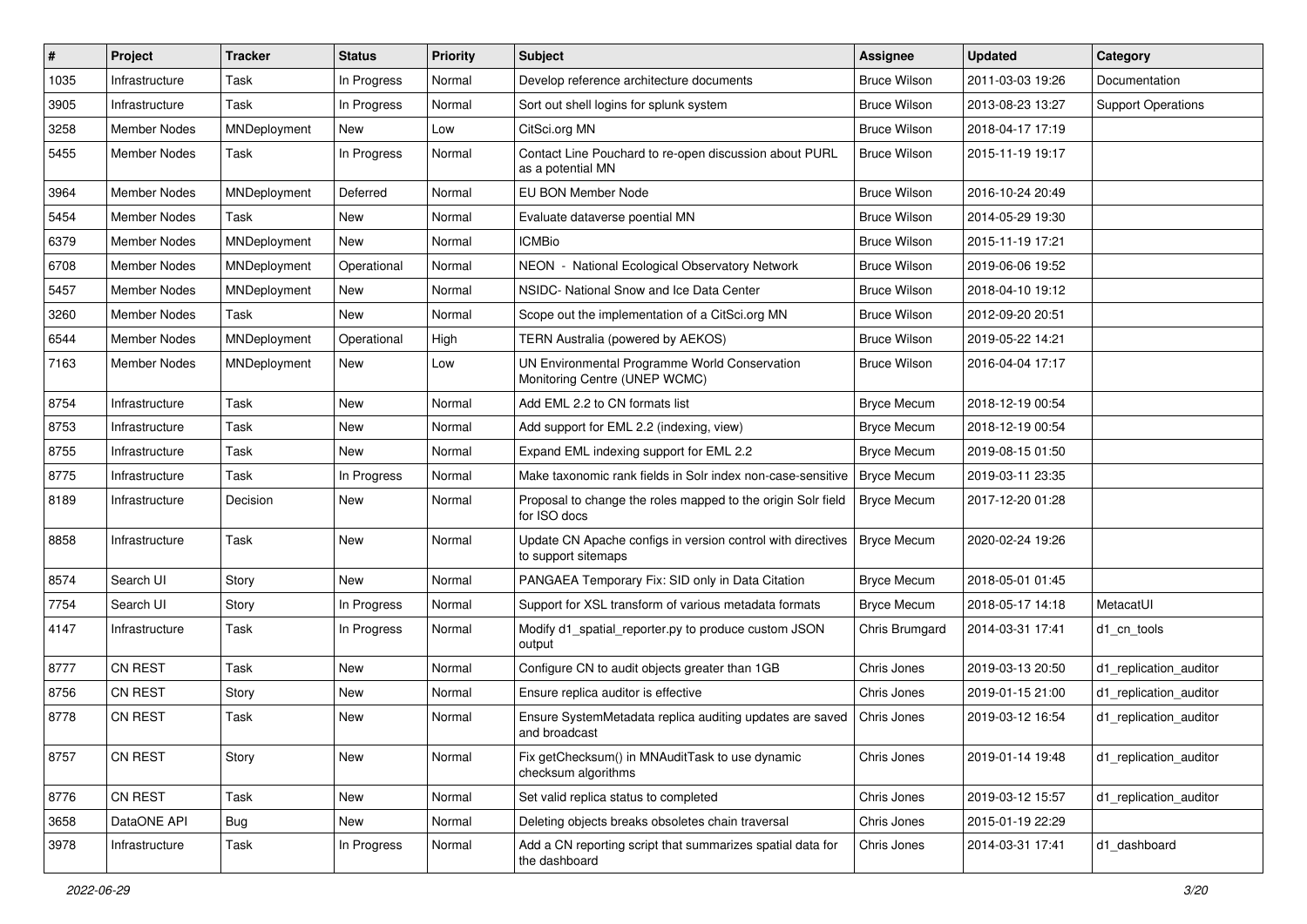| $\#$ | Project        | <b>Tracker</b> | <b>Status</b> | <b>Priority</b> | <b>Subject</b>                                                                                                                     | Assignee    | <b>Updated</b>   | Category                  |
|------|----------------|----------------|---------------|-----------------|------------------------------------------------------------------------------------------------------------------------------------|-------------|------------------|---------------------------|
| 8641 | Infrastructure | Bug            | New           | Normal          | Any change to SystemMetadata causes a new replication<br>task to be generated without consideration of the object<br>replicability | Chris Jones | 2018-07-04 12:28 | d1_replication            |
| 5136 | Infrastructure | Task           | <b>New</b>    | Normal          | Change DNS seetings on all DataONE VMs                                                                                             | Chris Jones | 2014-05-08 03:16 | Environment.Production    |
| 6168 | Infrastructure | Task           | <b>New</b>    | Normal          | CNAuthorization.setRightsHolder() returns 500<br>ServiceFailure                                                                    | Chris Jones | 2014-08-29 16:01 | d1 cn service             |
| 6250 | Infrastructure | Task           | New           | Normal          | CN methods return 500 ServiceFailure when called with<br>bogus test data and without certificates                                  | Chris Jones | 2014-08-29 18:59 | d1 cn service             |
| 3419 | Infrastructure | Task           | In Progress   | Normal          | CNRead.describe() does not return Content-Length header                                                                            | Chris Jones | 2013-02-21 18:41 | Metacat                   |
| 6166 | Infrastructure | Task           | New           | Normal          | CNRead.getChecksum() returns Content-Type of text/csv<br>while it should be an xml type                                            | Chris Jones | 2014-08-29 15:04 | d1 cn service             |
| 5145 | Infrastructure | Feature        | New           | Normal          | Consider including cert subject(s) in NotAuthorized<br>exceptions                                                                  | Chris Jones | 2014-09-25 17:44 | d1 cn service             |
| 8051 | Infrastructure | Bug            | In Progress   | Normal          | CORS-based CN calls fail using Internet Explorer on<br><b>Windows</b>                                                              | Chris Jones | 2017-03-28 16:35 | dataone-cn-os-core        |
| 3488 | Infrastructure | Task           | New           | Normal          | Create custom merge policy to support managing<br>data/information inconsistency                                                   | Chris Jones | 2014-03-14 17:27 | Metacat                   |
| 3328 | Infrastructure | Task           | <b>New</b>    | Normal          | Enable a data preview from the search results page                                                                                 | Chris Jones | 2012-10-23 19:34 | d1 mercury                |
| 3616 | Infrastructure | Task           | <b>New</b>    | Normal          | Enable ServiceMethodRestriction support in Metacat                                                                                 | Chris Jones | 2013-02-27 16:28 | Metacat                   |
| 5137 | Infrastructure | Task           | <b>New</b>    | Normal          | Fix DataONE CA chain file location in cn-buildout                                                                                  | Chris Jones | 2014-04-25 15:06 | d1 cn buildout            |
| 3175 | Infrastructure | Task           | New           | Normal          | Include dataone Types xsd in Metacat registered schemas                                                                            | Chris Jones | 2012-10-05 14:23 | Metacat                   |
| 3610 | Infrastructure | Task           | In Progress   | Normal          | Include ESRI-specific FGDC metadata schema in object<br>format list                                                                | Chris Jones | 2013-07-03 00:23 | Environment.Production    |
| 3509 | Infrastructure | Task           | <b>New</b>    | Normal          | Issue certificates from D1TestIntCA for dev environment<br>nodes, and revoke certificates signed by D1TestCA                       | Chris Jones | 2014-09-24 18:25 | <b>Support Operations</b> |
| 3510 | Infrastructure | Task           | <b>New</b>    | Normal          | Issue certificates from D1TestIntCA for sandbox<br>environment nodes, and revoke certificates signed by<br>D1TestCA                | Chris Jones | 2014-09-24 18:25 | <b>Support Operations</b> |
| 3511 | Infrastructure | Task           | <b>New</b>    | Normal          | Issue certificates from D1TestIntCA for stage environment<br>nodes, and revoke certificates signed by D1TestCA                     | Chris Jones | 2014-09-24 18:25 | <b>Support Operations</b> |
| 2411 | Infrastructure | Bug            | In Progress   | Normal          | knb MNs and CNs allow self-signed certificates to connect                                                                          | Chris Jones | 2014-10-01 22:22 | Environment.Development   |
| 4136 | Infrastructure | Task           | In Progress   | Normal          | Make cosmetic changes to the distribution map                                                                                      | Chris Jones | 2014-03-31 17:41 | d1 dashboard              |
| 4210 | Infrastructure | Task           | Testing       | Immediate       | Metacat does not set serialVersion correctly in<br>CNodeService archive() or delete()                                              | Chris Jones | 2013-12-20 16:12 | Metacat                   |
| 3700 | Infrastructure | Bug            | New           | Normal          | MNodeService.replicate will not request new object if<br>existing on MN                                                            | Chris Jones | 2015-01-06 19:43 | Metacat                   |
| 4125 | Infrastructure | Task           | <b>New</b>    | Normal          | Mock up an informational section of the Member Node detail<br>view                                                                 | Chris Jones | 2014-03-31 17:41 | d1 dashboard              |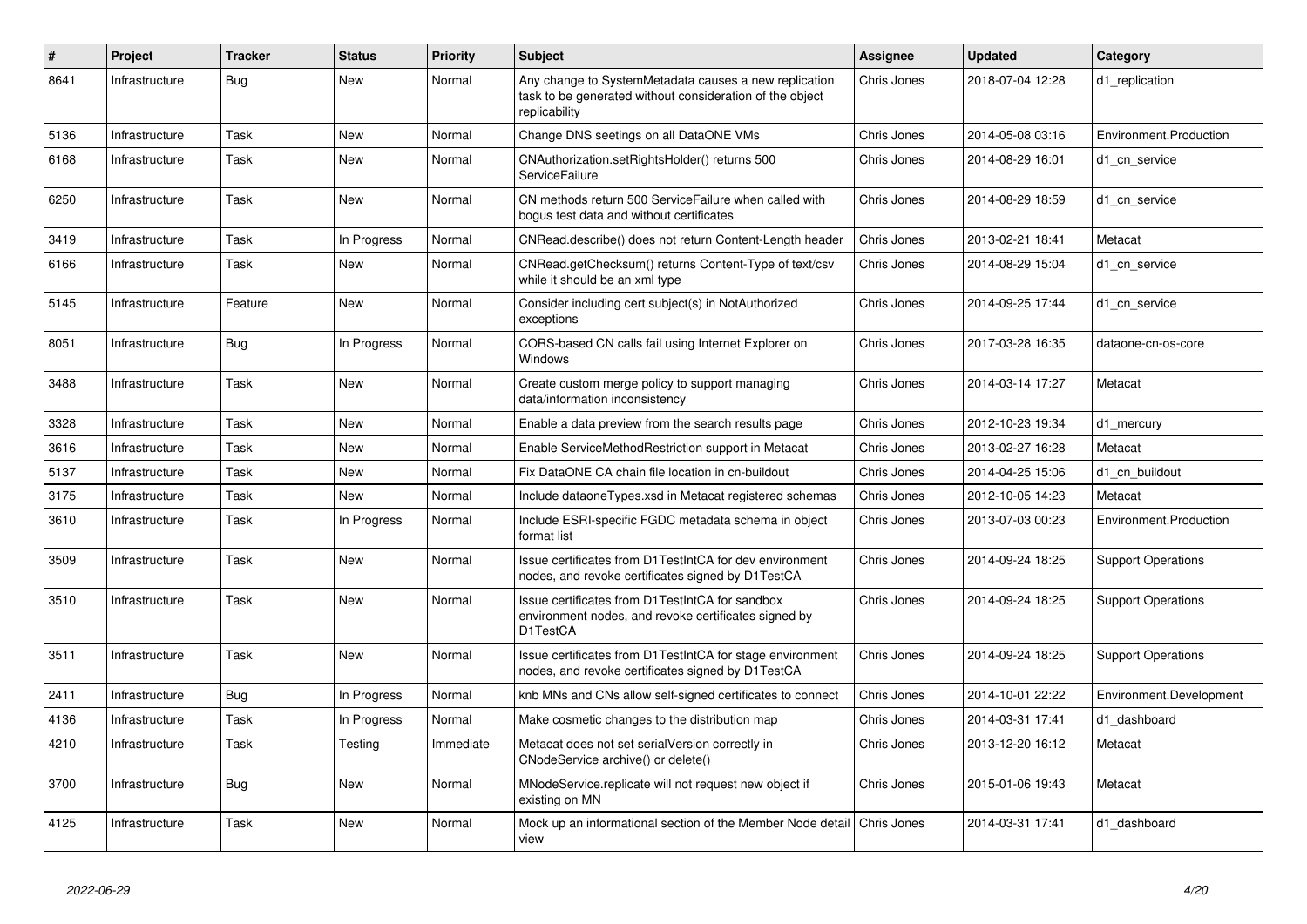| #    | Project             | <b>Tracker</b> | <b>Status</b> | <b>Priority</b> | <b>Subject</b>                                                                                                           | <b>Assignee</b> | <b>Updated</b>   | Category                  |
|------|---------------------|----------------|---------------|-----------------|--------------------------------------------------------------------------------------------------------------------------|-----------------|------------------|---------------------------|
| 2896 | Infrastructure      | Task           | New           | Normal          | Modify the admin DN in createObjectformat script per<br>environment                                                      | Chris Jones     | 2012-10-05 14:23 | d1 cn buildout            |
| 4211 | Infrastructure      | Bug            | New           | Normal          | Potential race condition between archive and replication                                                                 | Chris Jones     | 2014-09-25 17:19 | d1 cn service             |
| 4714 | Infrastructure      | Task           | In Progress   | Normal          | Refresh client certificate for MN urn:node:TFRI                                                                          | Chris Jones     | 2014-09-24 18:14 | Environment.Production    |
| 4715 | Infrastructure      | Task           | In Progress   | Normal          | Refresh client certificate for urn:node:CLOAKN                                                                           | Chris Jones     | 2014-09-24 18:14 |                           |
| 4716 | Infrastructure      | Task           | In Progress   | Normal          | refresh client certificate for urn:node:DRYAD                                                                            | Chris Jones     | 2014-09-24 18:14 | Environment.Production    |
| 3864 | Infrastructure      | Task           | In Progress   | Normal          | Release CCI 1.2.1 Features                                                                                               | Chris Jones     | 2013-09-12 20:04 | Environment.Production    |
| 4719 | Infrastructure      | Task           | In Progress   | Normal          | Replace CN client certificate                                                                                            | Chris Jones     | 2014-09-24 18:14 | Environment.Production    |
| 8640 | Infrastructure      | Bug            | New           | Normal          | Replication includes "down" nodes as replication targets                                                                 | Chris Jones     | 2018-07-04 11:29 | d1_replication            |
| 8639 | Infrastructure      | Story          | <b>New</b>    | Normal          | Replication performance is too slow to service demand                                                                    | Chris Jones     | 2018-07-04 11:18 | d1 replication            |
| 6394 | Infrastructure      | Task           | New           | Normal          | Resolve SSL certificate connection errors for UNM Epscor<br>Tier 4 MN in development                                     | Chris Jones     | 2014-09-18 18:39 | <b>Support Operations</b> |
| 7466 | Infrastructure      | Task           | In Progress   | Normal          | Some objects not accessible on the CN via REST API                                                                       | Chris Jones     | 2015-11-05 16:11 | Metacat                   |
| 4200 | Infrastructure      | Task           | New           | Normal          | Update replication.properties with metacat database<br>password after upgrade before starting process daemon             | Chris Jones     | 2013-12-11 20:34 | Environment.Production    |
| 6843 | Infrastructure      | Task           | In Progress   | Normal          | Update the prov instance of the RdfXmlSubprocessor to<br>index renamed and inverse provenance properties                 | Chris Jones     | 2017-03-28 16:16 | d1 indexer                |
| 7322 | Java Client         | <b>Bug</b>     | Testing       | Normal          | D1Object stores data in memory, causes out of memory<br>errors                                                           | Chris Jones     | 2015-08-28 00:15 | d1 libclient java         |
| 7120 | Java Client         | Task           | Testing       | Normal          | Fix DataPackage.insertRelationship() to handle any URI for<br>external identifiers                                       | Chris Jones     | 2015-06-04 21:48 | d1 libclient java         |
| 7389 | Java Client         | Task           | Testing       | Normal          | V2 D1Object fails to download V1 content                                                                                 | Chris Jones     | 2015-09-28 17:50 | d1 libclient java         |
| 8697 | Member Nodes        | Task           | New           | Normal          | ESSDIVE: anonymous download issue                                                                                        | Chris Jones     | 2018-09-13 19:40 |                           |
| 5121 | Member Nodes        | Task           | New           | Normal          | Fix DryadDataFile instance documents with no<br>dcterms:creator element                                                  | Chris Jones     | 2014-04-30 19:25 |                           |
| 3980 | <b>Member Nodes</b> | Task           | <b>New</b>    | Normal          | Missing content                                                                                                          | Chris Jones     | 2013-09-25 21:48 |                           |
| 5449 | <b>Member Nodes</b> | Task           | In Progress   | Normal          | Resolve resource map issues for LTER-Europe                                                                              | Chris Jones     | 2014-06-20 17:59 |                           |
| 5122 | <b>Member Nodes</b> | Task           | <b>New</b>    | Normal          | Verify/update information in TFRI's node registration                                                                    | Chris Jones     | 2014-04-18 16:51 |                           |
| 7498 | Search UI           | Task           | In Progress   | Normal          | Search UI deployments need to be automated                                                                               | Chris Jones     | 2015-11-21 00:36 | MetacatUI                 |
| 8749 | CN REST             | Story          | New           | Normal          | Fix log aggregation events from the CN without associated<br>CN IPs                                                      | Dave Vieglais   | 2019-05-01 22:25 |                           |
| 8771 | CN REST             | Story          | New           | Normal          | Issue with LDAP when updating `nodeReplicationPolicy`                                                                    | Dave Vieglais   | 2019-03-05 19:43 | d1 cn rest                |
| 7918 | CN REST             | <b>Bug</b>     | New           | Normal          | SEAD object only partially synchronized - missing<br>autogen.2016092916012224122 document from<br>/var/metacat/documents | Dave Vieglais   | 2016-10-21 18:00 | cn_metacat                |
| 7096 | CN REST             | Task           | New           | Normal          | Unexpectedly closed streams / disconnects on UNM<br>network                                                              | Dave Vieglais   | 2015-05-12 17:49 |                           |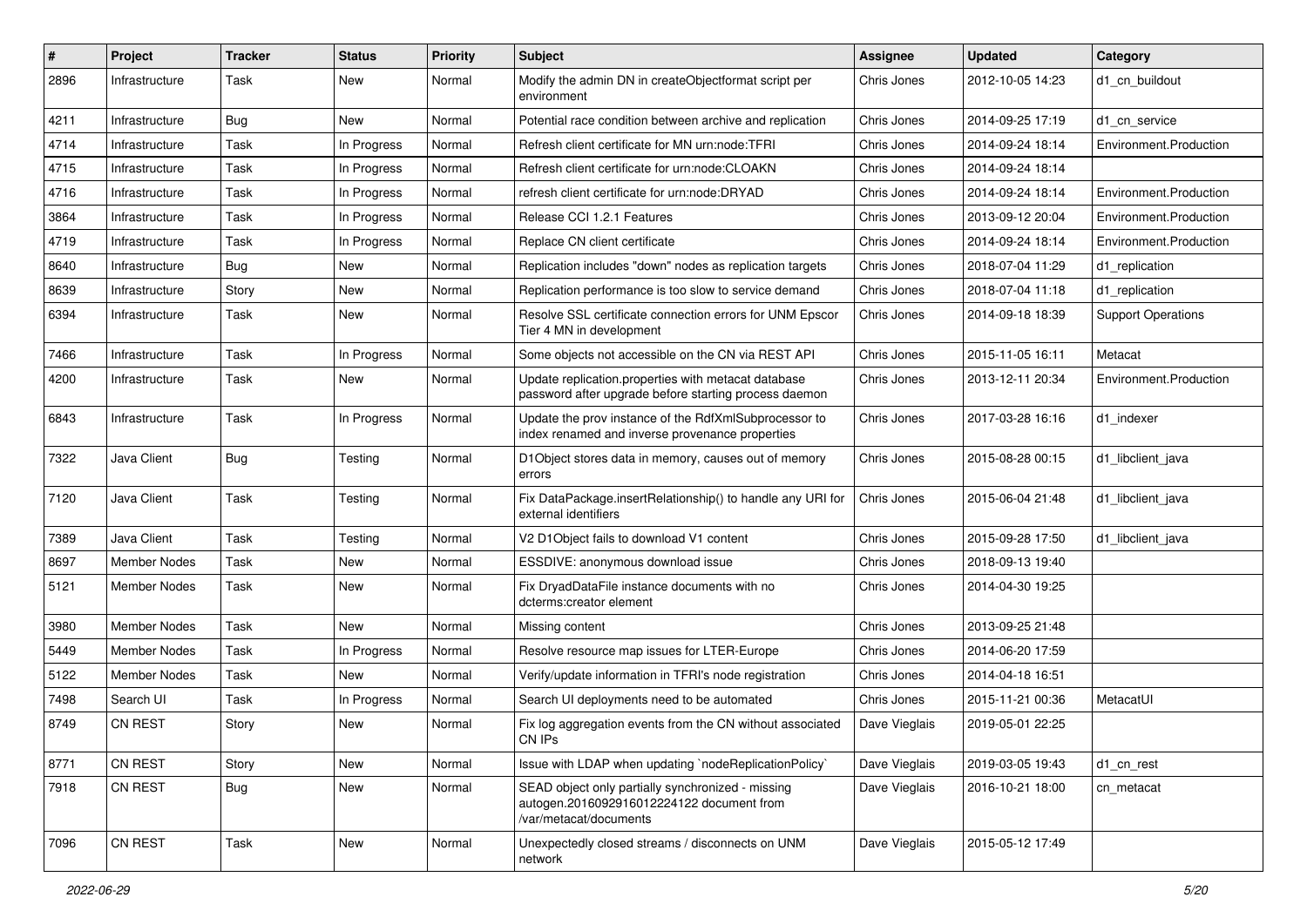| #    | Project        | <b>Tracker</b> | <b>Status</b> | <b>Priority</b> | <b>Subject</b>                                                                                                                       | Assignee      | <b>Updated</b>   | Category                  |
|------|----------------|----------------|---------------|-----------------|--------------------------------------------------------------------------------------------------------------------------------------|---------------|------------------|---------------------------|
| 7127 | DataONE API    | Task           | New           | Normal          | <b>Finalize CNAuthentication interface</b>                                                                                           | Dave Vieglais | 2015-05-21 19:31 | api documentation         |
| 1442 | DataONE API    | Task           | New           | Normal          | Identify monitoring and logging use cases and requirements                                                                           | Dave Vieglais | 2015-01-19 23:06 |                           |
| 1443 | DataONE API    | Task           | New           | Normal          | Identify operational requirements for monitoring and logging                                                                         | Dave Vieglais | 2015-01-19 23:06 |                           |
| 7838 | DataONE API    | Task           | New           | Normal          | Modify the obsolescence chain process to accommodate<br>the use case where both old and new PIDs are present on<br>the CN for v1 MNs | Dave Vieglais | 2016-06-29 02:20 |                           |
| 6759 | DataONE API    | Story          | New           | Normal          | ObjectFormat Management                                                                                                              | Dave Vieglais | 2015-01-19 23:17 |                           |
| 7839 | DataONE API    | Task           | New           | Normal          | Online documentation places synchronize in CNRead api                                                                                | Dave Vieglais | 2016-12-21 09:04 | api documentation         |
| 8583 | DataONE API    | Feature        | New           | Normal          | Provide some mechanism for diagnosing correctness of MN<br>certificates                                                              | Dave Vieglais | 2018-05-02 03:18 |                           |
| 3878 | Infrastructure | Task           | New           | Normal          | 4.2.1.1 Missing and Out-of-Date Documentation                                                                                        | Dave Vieglais | 2014-09-24 18:27 |                           |
| 3881 | Infrastructure | Task           | New           | Normal          | 4.2.1.4 Definition of Verified User Lacking                                                                                          | Dave Vieglais | 2014-09-24 18:27 | Documentation             |
| 8236 | Infrastructure | Task           | New           | Normal          | Acquire ORCID API key under KU membership                                                                                            | Dave Vieglais | 2018-01-09 02:21 |                           |
| 2344 | Infrastructure | Task           | New           | Normal          | Add category for Ben's style sheets in Redmine                                                                                       | Dave Vieglais | 2012-02-15 17:45 | <b>Support Operations</b> |
| 3807 | Infrastructure | Task           | New           | Normal          | Add documentation for Types.QueryEngineDescription                                                                                   | Dave Vieglais | 2014-10-02 17:21 | Documentation             |
| 4102 | Infrastructure | Task           | New           | Normal          | Add expiration policy for CNCore.reserveldentifier()                                                                                 | Dave Vieglais | 2014-10-02 17:21 | Documentation             |
| 7859 | Infrastructure | Story          | New           | Normal          | Add formatID for the STL 3d model file format                                                                                        | Dave Vieglais | 2018-01-17 19:04 |                           |
| 2540 | Infrastructure | Feature        | In Progress   | Normal          | add generateIdentifier() method to MNStorage API                                                                                     | Dave Vieglais | 2014-10-02 17:54 | Documentation             |
| 8804 | Infrastructure | Task           | New           | Normal          | Add Idap backup config to cn os-core                                                                                                 | Dave Vieglais | 2019-05-21 12:32 | dataone-cn-os-core        |
| 8747 | Infrastructure | Task           | New           | Normal          | Adjust package configuration to persist changes between<br>updates                                                                   | Dave Vieglais | 2018-11-16 17:32 |                           |
| 4053 | Infrastructure | Task           | In Progress   | Normal          | Architect OPeNDAP MN                                                                                                                 | Dave Vieglais | 2013-10-06 20:11 | mn.OPeNDAP                |
| 6754 | Infrastructure | Task           | New           | Normal          | Architecture API loose ends                                                                                                          | Dave Vieglais | 2015-01-13 18:54 | Architecture Design       |
| 8235 | Infrastructure | Task           | New           | Normal          | Arrange with KU library to make use of ORCID membership<br>to support DataONE authentication                                         | Dave Vieglais | 2018-01-09 02:01 |                           |
| 2464 | Infrastructure | Task           | New           | Normal          | Authentication - no space after comma in subjects                                                                                    | Dave Vieglais | 2014-10-02 17:21 | Documentation             |
| 2466 | Infrastructure | Task           | New           | Normal          | Authentication - Remove references to Principal                                                                                      | Dave Vieglais | 2014-10-02 17:21 | Documentation             |
| 2465 | Infrastructure | Task           | New           | Normal          | Authentication - Remove TODO about selecting format for<br>principal name                                                            | Dave Vieglais | 2014-10-02 17:21 | Documentation             |
| 2286 | Infrastructure | Task           | New           | Low             | Change Exceptions. Invalid Token to<br>Exceptions.InvalidSession                                                                     | Dave Vieglais | 2014-10-02 17:21 | Documentation             |
| 3063 | Infrastructure | Task           | New           | Normal          | Change Mutability of Metadata documentation                                                                                          | Dave Vieglais | 2014-09-24 18:27 | Documentation             |
| 2488 | Infrastructure | Story          | New           | Normal          | Changing the authoritativeMembernode will require all<br>replica's systemMetadata be updated                                         | Dave Vieglais | 2018-01-17 20:39 | d1_synchronization        |
| 4722 | Infrastructure | Task           | New           | Normal          | Clarify permissions for CN                                                                                                           | Dave Vieglais | 2014-10-02 17:21 |                           |
| 7601 | Infrastructure | Bug            | New           | High            | CN checksum inconsistencies                                                                                                          | Dave Vieglais | 2016-01-26 19:29 |                           |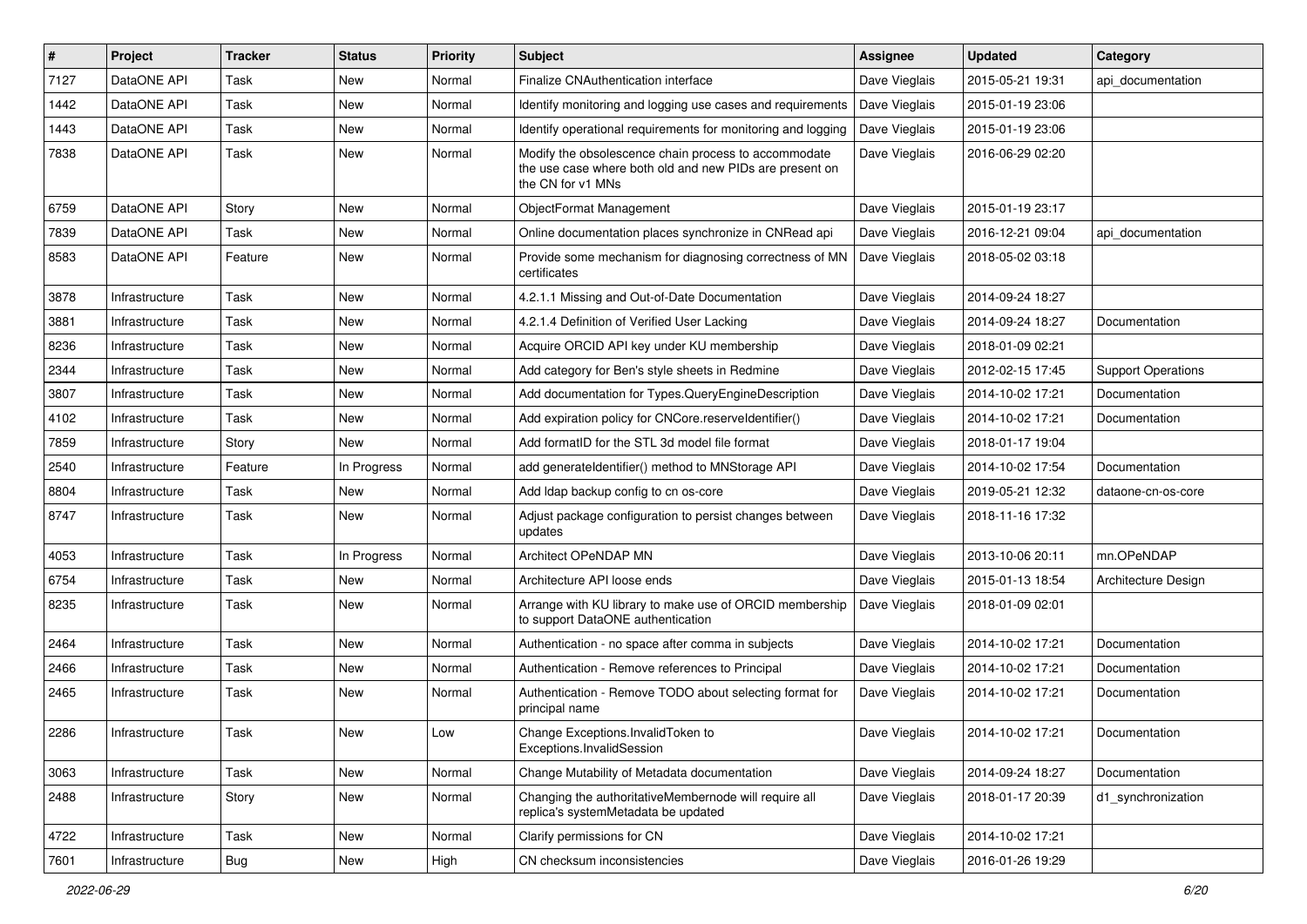| #    | Project        | <b>Tracker</b> | <b>Status</b> | <b>Priority</b> | <b>Subject</b>                                                                                  | <b>Assignee</b> | <b>Updated</b>   | Category                      |
|------|----------------|----------------|---------------|-----------------|-------------------------------------------------------------------------------------------------|-----------------|------------------|-------------------------------|
| 2342 | Infrastructure | Task           | New           | Normal          | CNCore.reserveldentifier() - Update REST description                                            | Dave Vieglais   | 2014-10-02 17:21 | Documentation                 |
| 6392 | Infrastructure | Decision       | <b>New</b>    | Normal          | CN getChecksum REST API design review                                                           | Dave Vieglais   | 2014-09-18 17:09 | Requirement                   |
| 3314 | Infrastructure | Task           | New           | Normal          | CNRead.getQueryEngineDescription() - REST URL                                                   | Dave Vieglais   | 2014-10-02 17:21 | Documentation                 |
| 3315 | Infrastructure | Task           | New           | Normal          | CNRead.query() - POST in addition to GET                                                        | Dave Vieglais   | 2014-10-02 17:21 | Documentation                 |
| 2394 | Infrastructure | Task           | New           | Normal          | CNRead.search() - solr / SOLR                                                                   | Dave Vieglais   | 2014-10-02 17:21 | Documentation                 |
| 2131 | Infrastructure | Task           | New           | Normal          | CNRegister.updateNodeCapabilities() - nodeid -> nodeld                                          | Dave Vieglais   | 2014-10-02 17:21 |                               |
| 2054 | Infrastructure | Task           | New           | Normal          | CNReplication.setReplicationPolicy(),<br>updateReplicationMetadata()                            | Dave Vieglais   | 2014-10-02 17:21 | Documentation                 |
| 2475 | Infrastructure | Task           | New           | Normal          | CNReplication.setReplicationStatus() - How to represent<br>null                                 | Dave Vieglais   | 2014-10-02 17:21 | Documentation                 |
| 3974 | Infrastructure | Task           | New           | Normal          | Complete agenda for meeting                                                                     | Dave Vieglais   | 2013-09-11 20:59 |                               |
| 1227 | Infrastructure | Task           | New           | Normal          | configure Hudson to build Mercury for deployment to a CN                                        | Dave Vieglais   | 2011-01-13 15:16 | d1_mercury                    |
| 8237 | Infrastructure | Task           | New           | Normal          | Configure production environment to use new API key<br>under KU ORCID membership                | Dave Vieglais   | 2018-01-09 02:21 | Authentication, Authorization |
| 8038 | Infrastructure | Story          | In Progress   | Normal          | connect logging output to a log analysis tool                                                   | Dave Vieglais   | 2018-01-17 18:52 | d1 synchronization            |
| 7358 | Infrastructure | Story          | In Progress   | Normal          | ContactSubject on NodeList must be valid D1 Idap entry                                          | Dave Vieglais   | 2016-12-21 09:05 | Authentication, Authorization |
| 6513 | Infrastructure | Story          | New           | Normal          | Create a Local Cache of all Membernode log records on the<br>single master CN                   | Dave Vieglais   | 2018-01-17 19:49 | d1_log_aggregation            |
| 725  | Infrastructure | Story          | In Progress   | Normal          | Create Authentication and Access control design<br>specifications                               | Dave Vieglais   | 2018-01-17 20:52 | Documentation                 |
| 4704 | Infrastructure | Task           | New           | Normal          | Create a view of MN holdings from a CN perspective                                              | Dave Vieglais   | 2014-04-09 15:33 |                               |
| 8161 | Infrastructure | <b>Bug</b>     | New           | Normal          | d1-processing Out of Memory Error                                                               | Dave Vieglais   | 2018-02-20 16:19 | d1_process_daemon             |
| 4188 | Infrastructure | Story          | In Progress   | Normal          | dataone Exception definition and implementation requires<br>clarification                       | Dave Vieglais   | 2018-01-17 20:05 | d1 schemas                    |
| 2660 | Infrastructure | Task           | New           | Normal          | Deciding on a key size for D1 certs                                                             | Dave Vieglais   | 2014-10-02 17:21 | Documentation                 |
| 5141 | Infrastructure | Story          | In Progress   | Normal          | Describe the mn.updateSystemMetadata behavior in use<br>case document                           | Dave Vieglais   | 2018-01-17 19:58 | Documentation                 |
| 2123 | Infrastructure | Task           | New           | Normal          | Description of serialVersion                                                                    | Dave Vieglais   | 2014-10-02 17:21 | Documentation                 |
| 2944 | Infrastructure | Story          | New           | Normal          | Design and implement a MN kill switch mechanism                                                 | Dave Vieglais   | 2018-01-17 20:30 | <b>Support Operations</b>     |
| 2169 | Infrastructure | Task           | In Progress   | Normal          | Design content and layout for status page                                                       | Dave Vieglais   | 2012-03-14 20:40 | d1 monitor                    |
| 2688 | Infrastructure | Task           | New           | Normal          | Develop guidelines for how Subject entries are handled -<br>creation, normalization, comparison | Dave Vieglais   | 2014-09-24 18:27 | Documentation                 |
| 7559 | Infrastructure | Story          | New           | Normal          | Develop plan for securing application passwords in the CN<br>stack                              | Dave Vieglais   | 2018-01-17 19:34 | Architecture Design           |
| 8780 | Infrastructure | Feature        | New           | Normal          | Develop support for DataCite 4.0 and 4.1 and 4.2                                                | Dave Vieglais   | 2019-03-30 20:38 | d1_indexer                    |
| 7176 | Infrastructure | Task           | New           | Normal          | Develop textual documentation for certificate management                                        | Dave Vieglais   | 2015-06-10 01:33 | Documentation                 |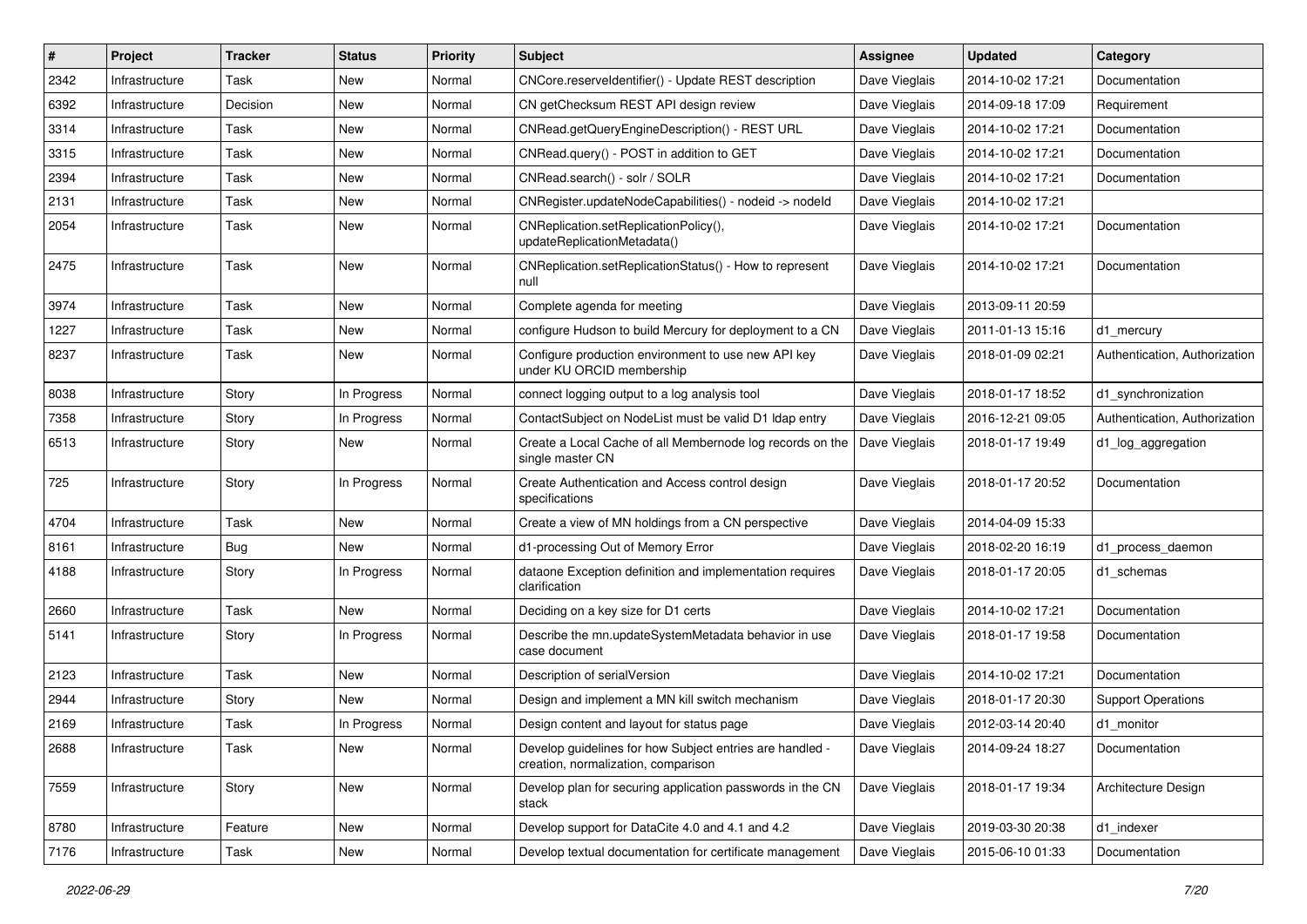| #    | Project        | <b>Tracker</b> | <b>Status</b> | <b>Priority</b> | <b>Subject</b>                                                                                                        | Assignee      | <b>Updated</b>   | Category                      |
|------|----------------|----------------|---------------|-----------------|-----------------------------------------------------------------------------------------------------------------------|---------------|------------------|-------------------------------|
| 7177 | Infrastructure | Task           | <b>New</b>    | Normal          | Develop video documentation for certificate management                                                                | Dave Vieglais | 2015-06-10 01:33 | Documentation                 |
| 6167 | Infrastructure | Task           | New           | Normal          | Docs for CNRead.search() say "SOLR" in capital but actual<br>API expects "solr" in lower case                         | Dave Vieglais | 2014-10-02 17:21 | Documentation                 |
| 8238 | Infrastructure | Task           | <b>New</b>    | Normal          | Document contacts and procedure for using KU ORCID<br>membership API key                                              | Dave Vieglais | 2018-01-09 02:22 | Authentication, Authorization |
| 2033 | Infrastructure | Task           | <b>New</b>    | Normal          | Document hardware / CN administrators and their contact<br>info                                                       | Dave Vieglais | 2014-09-24 18:29 | Management                    |
| 3308 | Infrastructure | Task           | <b>New</b>    | Normal          | Document the process for removing content contributed<br>from a specific member node and/or the entire member<br>node | Dave Vieglais | 2014-03-14 18:29 | <b>Support Operations</b>     |
| 2030 | Infrastructure | Task           | New           | Normal          | Document the structure and interconnections of VM host<br>hardware at UNM                                             | Dave Vieglais | 2014-09-24 18:29 | Hardware                      |
| 2028 | Infrastructure | Task           | <b>New</b>    | Normal          | Document VM specifications for CNs                                                                                    | Dave Vieglais | 2014-09-24 18:29 | Management                    |
| 2029 | Infrastructure | Task           | <b>New</b>    | Normal          | Document VM specifications for replication MNs                                                                        | Dave Vieglais | 2014-09-24 18:29 | Management                    |
| 8109 | Infrastructure | Story          | New           | Normal          | Does authentication token need to include group<br>information?                                                       | Dave Vieglais | 2018-01-17 18:45 | Authentication, Authorization |
| 8367 | Infrastructure | Story          | <b>New</b>    | Normal          | Duplicate jenkins jobs from UNM to UCSB                                                                               | Dave Vieglais | 2019-01-22 19:25 | <b>Support Operations</b>     |
| 2794 | Infrastructure | Task           | New           | Normal          | Exceptions: Remove unsupported exception serializations<br>and add "header serialization"                             | Dave Vieglais | 2014-10-02 17:21 | Documentation                 |
| 3333 | Infrastructure | Task           | New           | Low             | Generalize mk_* scripts for host name                                                                                 | Dave Vieglais | 2012-10-11 18:50 | <b>Support Operations</b>     |
| 7716 | Infrastructure | Story          | In Progress   | Normal          | How to facilitate resubmission of sync Failures?                                                                      | Dave Vieglais | 2018-01-17 19:22 | d1 synchronization            |
| 3810 | Infrastructure | Task           | <b>New</b>    | Normal          | Identify and setup location for user oriented operational<br>docs                                                     | Dave Vieglais | 2014-09-24 18:27 | <b>Support Operations</b>     |
| 7767 | Infrastructure | Task           | New           | Normal          | In DataONE search results, move map display to map<br>extent                                                          | Dave Vieglais | 2016-05-04 18:31 |                               |
| 8824 | Infrastructure | Task           | In Progress   | High            | Install Apache 2.4.39 and disable TLSv1.3 on CNs                                                                      | Dave Vieglais | 2019-06-19 12:11 |                               |
| 3512 | Infrastructure | Task           | New           | Normal          | Issue production client certificates for<br>mn-{ucsb orc unm}-2.dataone.org replica target nodes                      | Dave Vieglais | 2013-01-23 16:34 | Environment.Production        |
| 3108 | Infrastructure | Task           | <b>New</b>    | Normal          | lastHarvested date is always equal to the current time.                                                               | Dave Vieglais | 2012-07-30 22:11 |                               |
| 8602 | Infrastructure | Story          | New           | Normal          | Log aggregation and augmentation process mid 2018<br>updates                                                          | Dave Vieglais | 2018-06-07 20:49 | d1_log_aggregation            |
| 8603 | Infrastructure | Bug            | New           | Normal          | log aggregation incorrectly assigning location information                                                            | Dave Vieglais | 2018-06-07 20:52 | d1_log_aggregation            |
| 7688 | Infrastructure | <b>Bug</b>     | New           | Normal          | LogAggregation unable to change BaseURLs upon<br>updateNodeCapabilities notification                                  | Dave Vieglais | 2018-01-02 12:02 | d1_log_aggregation            |
| 7605 | Infrastructure | Story          | New           | Normal          | MemberNodes not authorizing CN to harvest log records                                                                 | Dave Vieglais | 2018-01-17 19:33 | Environment.Production        |
| 7920 | Infrastructure | Story          | In Progress   | Normal          | migrate apache2 authorization rules from 2.2 conforming to<br>2.4                                                     | Dave Vieglais | 2018-01-17 18:59 | d1 cn buildout                |
| 8366 | Infrastructure | Story          | New           | Normal          | Migrate jenkins continuous integration from UNM to UCSB                                                               | Dave Vieglais | 2019-01-22 19:26 | <b>Support Operations</b>     |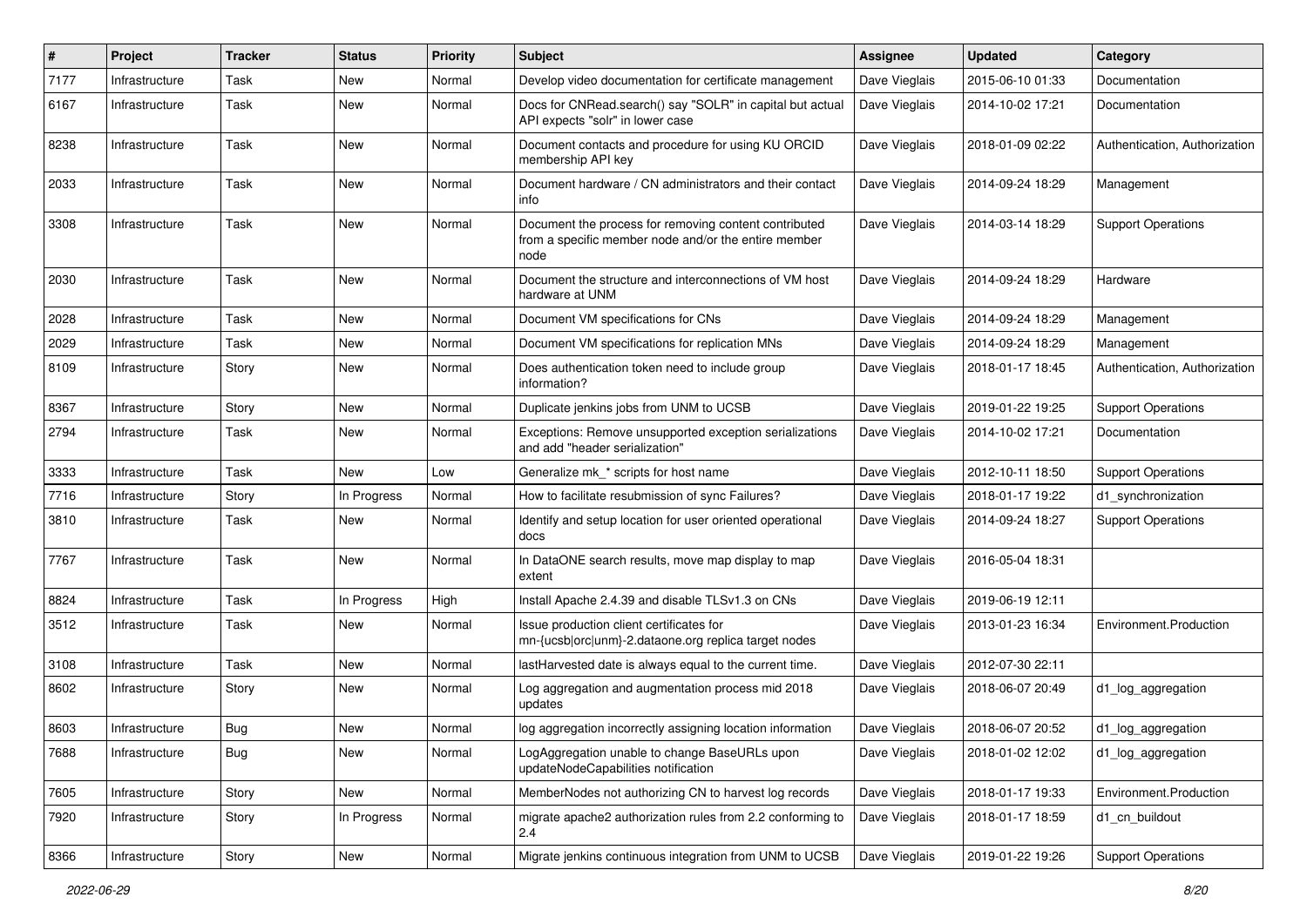| $\pmb{\#}$ | Project        | <b>Tracker</b> | <b>Status</b> | <b>Priority</b> | Subject                                                                                                                        | <b>Assignee</b> | <b>Updated</b>   | Category               |
|------------|----------------|----------------|---------------|-----------------|--------------------------------------------------------------------------------------------------------------------------------|-----------------|------------------|------------------------|
| 7279       | Infrastructure | Task           | New           | Normal          | MN implementation documentation - need document<br>management solution                                                         | Dave Vieglais   | 2015-07-28 22:24 | Documentation          |
| 2793       | Infrastructure | Task           | <b>New</b>    | Normal          | MNRead.describe() - Document special requirement of<br>returning D1 exceptions in header                                       | Dave Vieglais   | 2014-10-02 17:21 | Documentation          |
| 4723       | Infrastructure | Task           | New           | Normal          | MN recognition of CN                                                                                                           | Dave Vieglais   | 2014-10-02 17:21 |                        |
| 2646       | Infrastructure | Task           | New           | Normal          | MNReplication.getReplica() - Add information about<br>CNReplication.isNodeAuthorized()                                         | Dave Vieglais   | 2014-10-02 17:21 | Documentation          |
| 2142       | Infrastructure | Task           | New           | Normal          | MNReplication.getReplica() - include PID in signature                                                                          | Dave Vieglais   | 2014-10-02 17:21 | Documentation          |
| 2826       | Infrastructure | Task           | New           | Normal          | MNStorage.archive() - Permissions                                                                                              | Dave Vieglais   | 2014-10-02 17:21 | Documentation          |
| 2508       | Infrastructure | Task           | New           | Normal          | MNStorage.delete(), MNStorage.update() - Action must be<br>denied for replicas.                                                | Dave Vieglais   | 2014-10-02 17:21 | Documentation          |
| 2809       | Infrastructure | <b>Task</b>    | New           | Normal          | MNStorage.update() - Make behavior explicit                                                                                    | Dave Vieglais   | 2014-10-02 17:21 | Documentation          |
| 6478       | Infrastructure | Task           | New           | Normal          | move mncheck VM to a different VMhost                                                                                          | Dave Vieglais   | 2014-10-01 20:34 | MNWebChecker           |
| 8108       | Infrastructure | Support        | New           | Normal          | Must determine the state of replication auditing for when<br>replicas on non-functioning MNs are still reported as<br>complete | Dave Vieglais   | 2017-06-06 17:56 | d1 replication auditor |
| 2827       | Infrastructure | Task           | In Progress   | Normal          | nesting groups requires schema change*                                                                                         | Dave Vieglais   | 2015-06-25 22:00 | d1 schemas             |
| 3598       | Infrastructure | Task           | New           | Normal          | Node document subject description is a bit unclear                                                                             | Dave Vieglais   | 2014-10-02 17:21 | Documentation          |
| 4192       | Infrastructure | Task           | In Progress   | Normal          | Notify MN implementations of the discrepancy in exception<br>definition                                                        | Dave Vieglais   | 2014-09-24 18:28 | Management             |
| 7407       | Infrastructure | Story          | In Progress   | Normal          | object formats in the d1_common_java bootstrap list are<br>inconsistent with production                                        | Dave Vieglais   | 2016-03-15 16:49 | d1_indexer             |
| 3067       | Infrastructure | Task           | New           | Normal          | Old DAAC PIDs to archive                                                                                                       | Dave Vieglais   | 2013-01-02 14:14 | mn.Mercury             |
| 3099       | Infrastructure | Decision       | New           | Normal          | ONE-Mercury display of data set citation                                                                                       | Dave Vieglais   | 2012-07-23 21:24 | d1_mercury             |
| 6069       | Infrastructure | Story          | New           | Normal          | open ask.dataone.org sign-in to community                                                                                      | Dave Vieglais   | 2014-10-01 20:39 | Documentation          |
| 7850       | Infrastructure | Task           | New           | Normal          | Passing SID to MNRead.systemMetadataChanged()                                                                                  | Dave Vieglais   | 2016-07-20 20:00 |                        |
| 2593       | Infrastructure | Task           | New           | Normal          | Prepare science data and metadata content for the<br>workshop                                                                  | Dave Vieglais   | 2012-04-09 22:52 |                        |
| 8823       | Infrastructure | Story          | <b>New</b>    | High            | Recent Apache and OpenSSL combinations break<br>connectivity on Ubuntu 18.04                                                   | Dave Vieglais   | 2019-06-19 02:43 |                        |
| 8222       | Infrastructure | <b>Task</b>    | New           | Normal          | reindex all isotc211 content in production to reflect final<br>decisions from origin field mapping                             | Dave Vieglais   | 2018-03-22 16:56 | d1_indexer             |
| 6071       | Infrastructure | Story          | In Progress   | Normal          | Release Notes and documentation                                                                                                | Dave Vieglais   | 2018-01-17 19:53 | Documentation          |
| 6056       | Infrastructure | Story          | New           | Normal          | remove log aggregation processing from d1-processing<br>Linux service                                                          | Dave Vieglais   | 2018-01-17 19:55 | d1_log_aggregation     |
| 8642       | Infrastructure | <b>Bug</b>     | New           | Normal          | Replication tasks apparently not deleted from backing store<br>in a timely fashion                                             | Dave Vieglais   | 2018-07-05 12:11 | d1_replication         |
| 3720       | Infrastructure | Story          | New           | Normal          | resource maps should be validated                                                                                              | Dave Vieglais   | 2018-01-17 20:17 | Documentation          |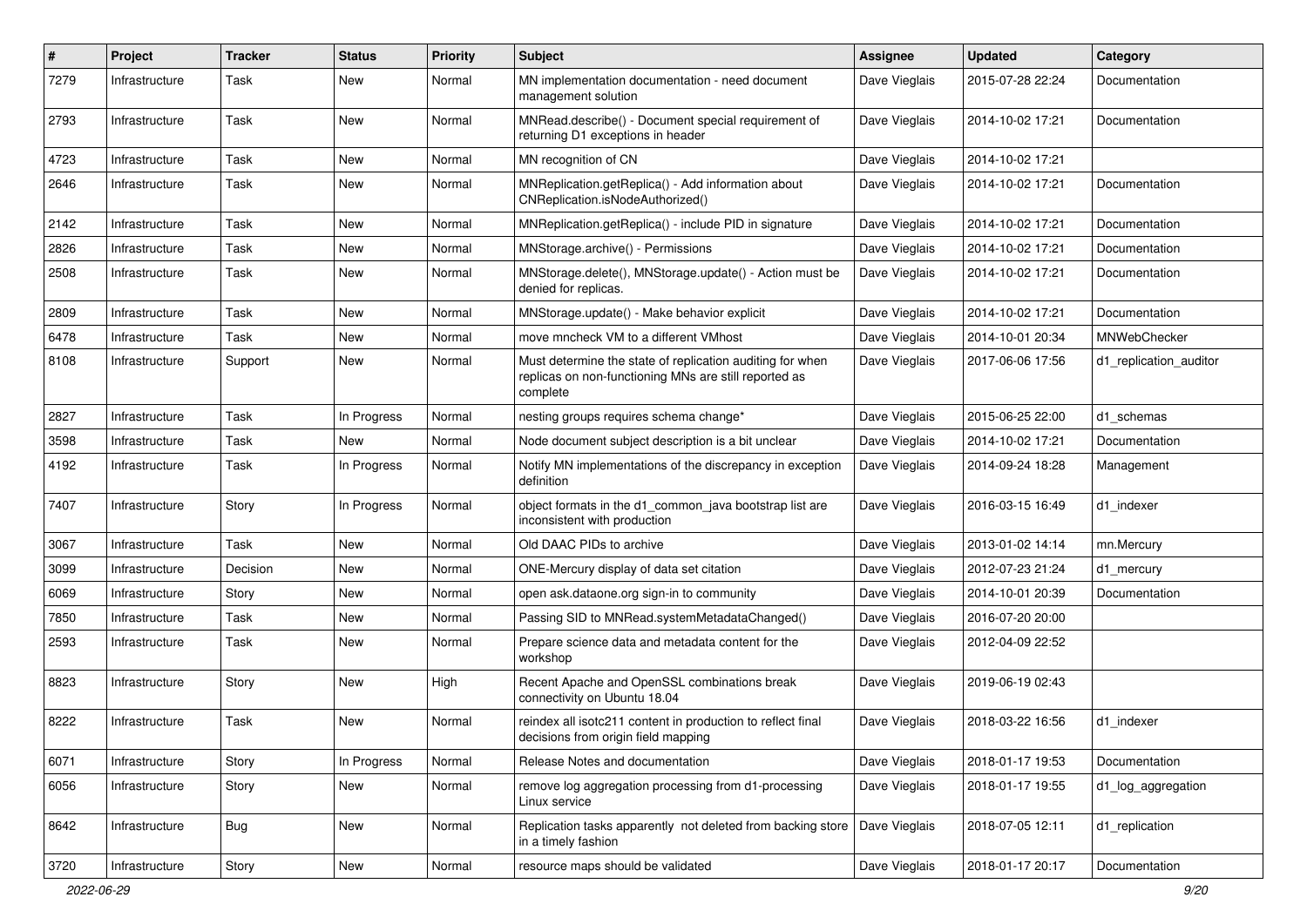| #    | Project        | <b>Tracker</b> | <b>Status</b> | <b>Priority</b> | <b>Subject</b>                                                                                             | Assignee      | <b>Updated</b>   | Category                      |
|------|----------------|----------------|---------------|-----------------|------------------------------------------------------------------------------------------------------------|---------------|------------------|-------------------------------|
| 3901 | Infrastructure | Task           | New           | Normal          | Review Mozilla Persona as an alternative for identity<br>management                                        | Dave Vieglais | 2013-08-09 11:57 | Documentation                 |
| 3891 | Infrastructure | Task           | New           | Normal          | review vulnerability to BREACH attacks                                                                     | Dave Vieglais | 2013-08-07 15:01 | Authentication, Authorization |
| 3332 | Infrastructure | Task           | In Progress   | Normal          | Revise use cases and add sample code                                                                       | Dave Vieglais | 2014-09-24 18:27 | Documentation                 |
| 2810 | Infrastructure | Task           | New           | Normal          | setReplicationStatus() example rwt state transition is<br>incorrect                                        | Dave Vieglais | 2014-10-02 17:21 | Documentation                 |
| 1762 | Infrastructure | Task           | <b>New</b>    | Normal          | Sketch CN components and associations                                                                      | Dave Vieglais | 2014-10-02 17:40 |                               |
| 2227 | Infrastructure | Task           | New           | Normal          | Specify valid mimetypes for responses                                                                      | Dave Vieglais | 2014-10-02 17:21 | Documentation                 |
| 2083 | Infrastructure | Task           | New           | Normal          | Split the CN API into public and private sections                                                          | Dave Vieglais | 2014-10-02 17:21 | Documentation                 |
| 6543 | Infrastructure | Story          | New           | Normal          | Support RIF-CS metadata standard                                                                           | Dave Vieglais | 2018-01-17 19:46 | Format ID                     |
| 4098 | Infrastructure | Task           | New           | Normal          | Synchronization should allow valid replicas held by MNs to<br>set obsoletedBy and archive flags            | Dave Vieglais | 2014-07-31 22:23 | d1_synchronization            |
| 8076 | Infrastructure | Bug            | <b>New</b>    | High            | sysmeta can not be retrieved for some objects                                                              | Dave Vieglais | 2017-04-22 01:54 | dataone-cn-rest-service       |
| 7967 | Infrastructure | Bug            | In Progress   | Normal          | The CN is not following the xml schema definition when<br>creating dataone exceptions                      | Dave Vieglais | 2018-05-23 18:13 | Architecture Design           |
| 8195 | Infrastructure | Bug            | In Progress   | High            | Tomcat out of memory error                                                                                 | Dave Vieglais | 2017-12-26 20:01 |                               |
| 7882 | Infrastructure | Story          | In Progress   | Normal          | Tune CN logfile management                                                                                 | Dave Vieglais | 2018-01-17 19:03 |                               |
| 2172 | Infrastructure | Task           | New           | Normal          | Types.DateTime: Example serialization without TZ<br>designator                                             | Dave Vieglais | 2014-10-02 17:21 | Documentation                 |
| 1961 | Infrastructure | Task           | New           | Normal          | Types.ErrorMessage - does not exist                                                                        | Dave Vieglais | 2014-10-02 17:21 | Documentation                 |
| 1983 | Infrastructure | Task           | New           | Normal          | UC04 describes MNCore.ping() with discovery capability                                                     | Dave Vieglais | 2014-10-02 17:21 | Documentation                 |
| 3728 | Infrastructure | Task           | New           | Normal          | Update and augment architecture use cases to describe<br>processes for property changes on system metadata | Dave Vieglais | 2014-09-24 18:27 | Documentation                 |
| 4190 | Infrastructure | Task           | New           | Normal          | Update architecture docs to import dataoneErrors.xsd                                                       | Dave Vieglais | 2014-09-24 18:28 | Documentation                 |
| 8368 | Infrastructure | Story          | New           | Normal          | Update backup strategy for jenkins job configurations to<br>subversion                                     | Dave Vieglais | 2019-01-22 19:25 | <b>Support Operations</b>     |
| 4189 | Infrastructure | Task           | In Progress   | Normal          | Update dataoneErrors.xsd to match the documentation                                                        | Dave Vieglais | 2017-01-14 00:24 | d1 schemas                    |
| 8604 | Infrastructure | Task           | New           | Normal          | Update the static IP lists for robots etc                                                                  | Dave Vieglais | 2018-06-07 20:56 | d1_log_aggregation            |
| 1986 | Infrastructure | Task           | New           | Normal          | Update UC04 to use correct CN method for determining if a<br>PID exists                                    | Dave Vieglais | 2014-10-02 17:21 | Documentation                 |
| 7183 | Infrastructure | Story          | New           | Normal          | Update wild card server certificate on all test.dataone.org<br>systems                                     | Dave Vieglais | 2015-06-15 15:10 | <b>Support Operations</b>     |
| 3380 | Infrastructure | Task           | New           | Normal          | Upgrade d1 client hzpeek to Hazelcast 2.x                                                                  | Dave Vieglais | 2012-12-12 16:50 |                               |
| 8234 | Infrastructure | Story          | New           | Normal          | Use University of Kansas ORCID membership to support<br>authentication in production environment           | Dave Vieglais | 2018-01-09 19:10 | Authentication, Authorization |
| 8066 | Infrastructure | Task           | New           | Normal          | Verify completeness of unit test<br>MetacatRdfXmlSubprocessorTest                                          | Dave Vieglais | 2017-04-11 23:47 | d1_indexer                    |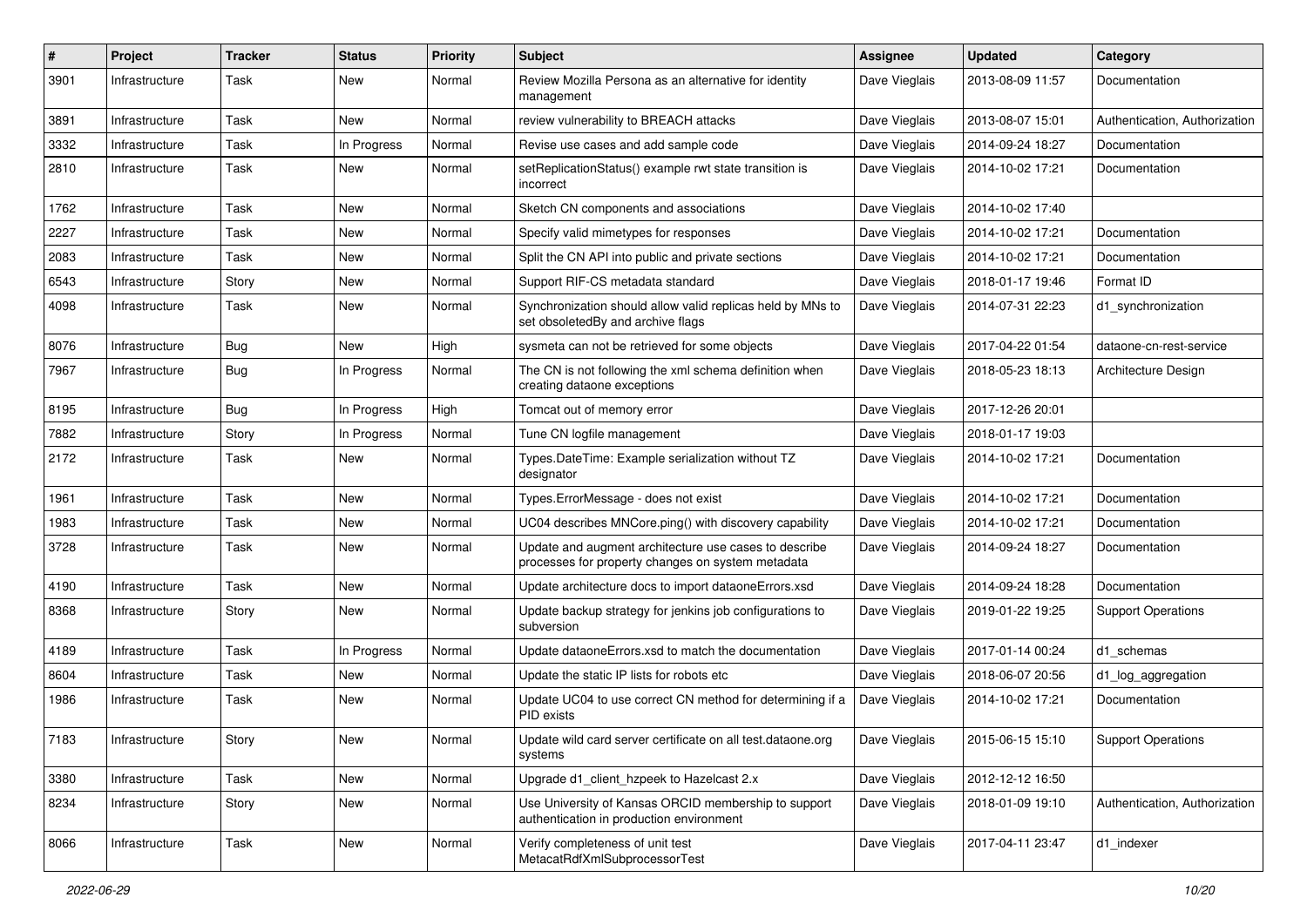| $\sharp$ | Project                           | <b>Tracker</b>      | <b>Status</b> | <b>Priority</b> | <b>Subject</b>                                                                                        | Assignee      | <b>Updated</b>   | Category       |
|----------|-----------------------------------|---------------------|---------------|-----------------|-------------------------------------------------------------------------------------------------------|---------------|------------------|----------------|
| 2791     | Infrastructure                    | Task                | <b>New</b>    | Normal          | verify on dev machines                                                                                | Dave Vieglais | 2012-05-21 17:41 | d1 cn buildout |
| 8369     | Infrastructure                    | Task                | <b>New</b>    | Normal          | Verify operation and transfer DNS                                                                     | Dave Vieglais | 2018-02-15 17:40 |                |
| 3520     | <b>Member Nodes</b>               | MNDeployment        | New           | Low             | <b>ARCTOS Collaborative Collection Management Solution</b>                                            | Dave Vieglais | 2018-04-17 17:18 |                |
| 3518     | <b>Member Nodes</b>               | Task                | New           | Normal          | Arctos: New MN discussion                                                                             | Dave Vieglais | 2013-01-25 18:27 |                |
| 3411     | Member Nodes                      | Task                | New           | Normal          | Collate documents of relevance to MN deployment and<br>operation                                      | Dave Vieglais | 2012-12-01 18:33 |                |
| 4068     | Member Nodes                      | Task                | New           | Normal          | Coordinate discussions for biodiversity data in DataONE<br>with TDWG participants                     | Dave Vieglais | 2016-06-17 19:31 |                |
| 7103     | Member Nodes                      | Task                | New           | Normal          | Create a new test certificate for mnStagePISCO                                                        | Dave Vieglais | 2015-05-14 18:29 |                |
| 7102     | Member Nodes                      | Task                | In Progress   | Normal          | Create test server certificate for test.piscoweb.org                                                  | Dave Vieglais | 2015-05-14 18:28 |                |
| 8634     | Member Nodes                      | Story               | New           | Normal          | DAAC: Testing & Development                                                                           | Dave Vieglais | 2018-07-02 14:55 |                |
| 8847     | <b>Member Nodes</b>               | MNDeployment        | In Review     | Normal          | Freshwater Research and Environmental Database<br>(IGBFRED)                                           | Dave Vieglais | 2019-10-17 19:23 |                |
| 4730     | <b>Member Nodes</b>               | MNDeployment        | Testing       | Normal          | Global Biodiversity Information Facility                                                              | Dave Vieglais | 2018-09-26 19:45 |                |
| 8035     | Member Nodes                      | MNDeployment        | Operational   | Normal          | IEDA_EarthChem Library (Interdisciplinary Earth Data<br>Alliance)                                     | Dave Vieglais | 2019-05-06 14:25 |                |
| 8704     | <b>Member Nodes</b>               | MNDeployment        | Operational   | Normal          | IEDA Marine-Geo Digital Library (Interdisciplinary Earth<br>Data Alliance)                            | Dave Vieglais | 2019-05-14 13:47 |                |
| 8721     | Member Nodes                      | <b>MNDeployment</b> | Operational   | Normal          | IEDA US Antarctic Program Data Center (Interdisciplinary<br>Earth Data Alliance)                      | Dave Vieglais | 2019-05-14 13:46 |                |
| 8213     | Member Nodes                      | Story               | New           | Normal          | KUBI node is not responding as a MN                                                                   | Dave Vieglais | 2017-11-06 22:18 |                |
| 3185     | Member Nodes                      | Task                | In Progress   | Normal          | Make initial contact with FRAMES for participation as a MN                                            | Dave Vieglais | 2012-09-05 02:12 |                |
| 3228     | <b>Member Nodes</b>               | MNDeployment        | Operational   | Normal          | NCEI - National Centers for Environmental Information                                                 | Dave Vieglais | 2019-07-08 16:28 |                |
| 3519     | Member Nodes                      | MNDeployment        | <b>New</b>    | Low             | Prairie Research Institute                                                                            | Dave Vieglais | 2015-11-19 17:00 |                |
| 3529     | <b>Member Nodes</b>               | MNDeployment        | Operational   | Normal          | Replication instance at ORC                                                                           | Dave Vieglais | 2018-08-31 15:21 |                |
| 3530     | <b>Member Nodes</b>               | MNDeployment        | Operational   | Normal          | Replication instance at UCSB                                                                          | Dave Vieglais | 2018-08-31 15:22 |                |
| 3172     | Member Nodes                      | MNDeployment        | Operational   | Normal          | Replication instance at UNM                                                                           | Dave Vieglais | 2018-08-31 15:22 |                |
| 3994     | Member Nodes                      | Task                | New           | Normal          | Stories and bugs are showing up in the MN Dashboard;<br>should be restricted to MNDeployment trackers | Dave Vieglais | 2013-09-26 23:34 |                |
| 3191     | <b>Member Nodes</b>               | MNDeployment        | Deferred      | Normal          | UC Vertnet Member Node                                                                                | Dave Vieglais | 2017-01-31 14:54 |                |
| 7930     | Member Nodes                      | Task                | In Progress   | Normal          | verify obsoletion in tDAR sandbox                                                                     | Dave Vieglais | 2016-12-01 23:47 |                |
| 7439     | <b>MN Service</b><br>Registration | Task                | New           | Normal          | Update the search interface to support rendering and other<br>actions for services                    | Dave Vieglais | 2015-10-16 14:06 |                |
| 7166     | OGC-Slender<br>Node               | Story               | New           | Normal          | Create ORE document for an NODC data package                                                          | Dave Vieglais | 2015-06-08 18:50 |                |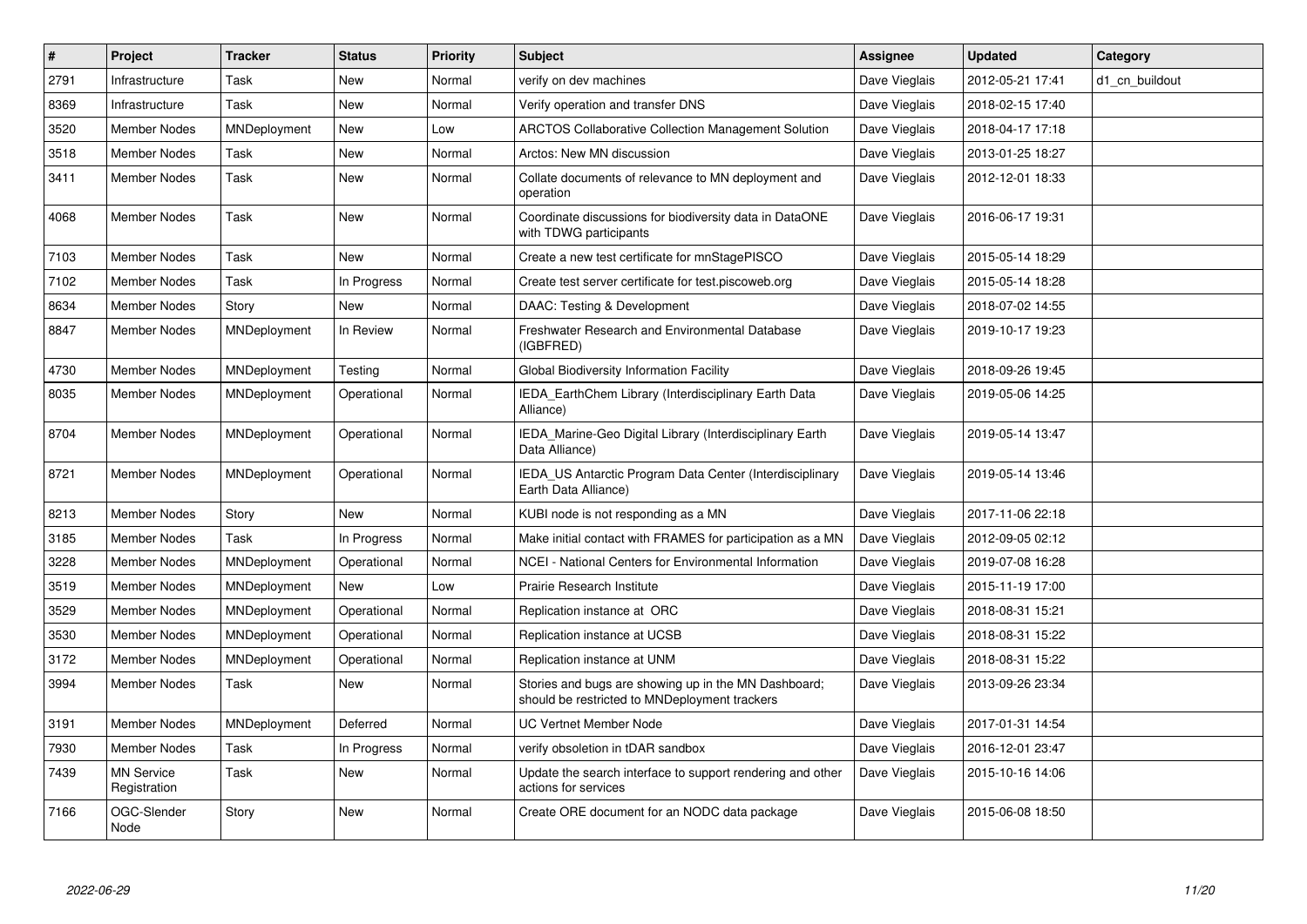| #    | Project                 | <b>Tracker</b> | <b>Status</b> | <b>Priority</b> | <b>Subject</b>                                                                                          | Assignee      | <b>Updated</b>   | Category            |
|------|-------------------------|----------------|---------------|-----------------|---------------------------------------------------------------------------------------------------------|---------------|------------------|---------------------|
| 7155 | OGC-Slender<br>Node     | Task           | New           | Normal          | Design the connector, including sources of key information                                              | Dave Vieglais | 2015-06-05 11:42 |                     |
| 7146 | OGC-Slender<br>Node     | Story          | In Progress   | Normal          | Determine formatId for content retrievable from NODC<br>services                                        | Dave Vieglais | 2015-06-05 13:37 |                     |
| 7148 | OGC-Slender<br>Node     | Task           | In Progress   | Normal          | Determine formatId for science metadata                                                                 | Dave Vieglais | 2015-09-22 16:27 |                     |
| 7169 | OGC-Slender<br>Node     | Task           | New           | Normal          | Enable tracking of obsoletes / obsoleted by for data objects                                            | Dave Vieglais | 2015-06-08 19:01 |                     |
| 7170 | OGC-Slender<br>Node     | Story          | New           | Normal          | Evaluate the feasibility of extracting provenance information<br>from the journal.txt document          | Dave Vieglais | 2015-06-08 21:28 |                     |
| 7151 | OGC-Slender<br>Node     | Story          | In Progress   | Normal          | Generate system metadata for content                                                                    | Dave Vieglais | 2015-06-08 18:58 |                     |
| 7168 | OGC-Slender<br>Node     | Task           | New           | Normal          | Generate system metadata for data objects                                                               | Dave Vieglais | 2015-06-08 18:59 |                     |
| 7167 | OGC-Slender<br>Node     | Task           | New           | Normal          | Generate system metadata for science metadata                                                           | Dave Vieglais | 2015-06-08 18:58 |                     |
| 7149 | OGC-Slender<br>Node     | Story          | Testing       | Normal          | Implement mechanism to retrieve a list of objects available<br>from repository                          | Dave Vieglais | 2015-06-05 13:37 |                     |
| 7137 | Python GMN              | Task           | Testing       | Normal          | Add support for V2 urls                                                                                 | Dave Vieglais | 2016-03-25 01:27 |                     |
| 7138 | Python GMN              | Task           | Testing       | Normal          | Create new view functions                                                                               | Dave Vieglais | 2016-03-25 01:27 |                     |
| 7199 | Python GMN              | Task           | New           | Normal          | Implement support for token authentication approach                                                     | Dave Vieglais | 2016-03-25 01:27 |                     |
| 7139 | Python GMN              | Task           | In Review     | Normal          | modify postgres schema                                                                                  | Dave Vieglais | 2016-03-25 01:27 |                     |
| 7140 | Python GMN              | Task           | In Review     | Normal          | Resolve sids to pids                                                                                    | Dave Vieglais | 2016-03-25 01:27 |                     |
| 7095 | Python GMN              | Story          | New           | Low             | Support HTTP redirect capability for GMN within the Vendor<br>Specific Extension model                  | Dave Vieglais | 2016-03-25 02:30 |                     |
| 7219 | Python GMN              | Story          | In Progress   | Normal          | Upgrade Django version used by GMN, add better support<br>for PUT operations                            | Dave Vieglais | 2016-03-25 01:24 |                     |
| 6497 | Python GMN              | Feature        | In Progress   | Normal          | V2 GMN Support                                                                                          | Dave Vieglais | 2016-03-25 01:27 |                     |
| 7181 | Python Libraries        | Task           | In Progress   | Normal          | add d1_libclient_python implementation                                                                  | Dave Vieglais | 2016-04-21 22:37 | d1 libclient python |
| 7427 | <b>Python Libraries</b> | Task           | New           | Normal          | adjust API signatures in python libraries                                                               | Dave Vieglais | 2016-03-25 01:11 | d1_libclient_python |
| 7298 | <b>Python Libraries</b> | Bug            | New           | Normal          | escapeQueryTerm should be a module method not a class<br>method                                         | Dave Vieglais | 2015-08-18 15:06 | d1_libclient_python |
| 7425 | <b>Python Libraries</b> | Task           | New           | Normal          | Replace httplib low level use in RestClient with the requests<br>library                                | Dave Vieglais | 2016-03-25 02:03 | d1_common_python    |
| 393  | Requirements            | Requirement    | New           | High            | (Requirement) Access control rule evaluation must be highly   Dave Vieglais<br>scalable and responsive. |               | 2010-09-06 20:27 | Requirement         |
| 580  | Requirements            | Requirement    | New           | Low             | (Requirement) All software developed on the project should<br>be open source                            | Dave Vieglais | 2010-04-15 22:57 |                     |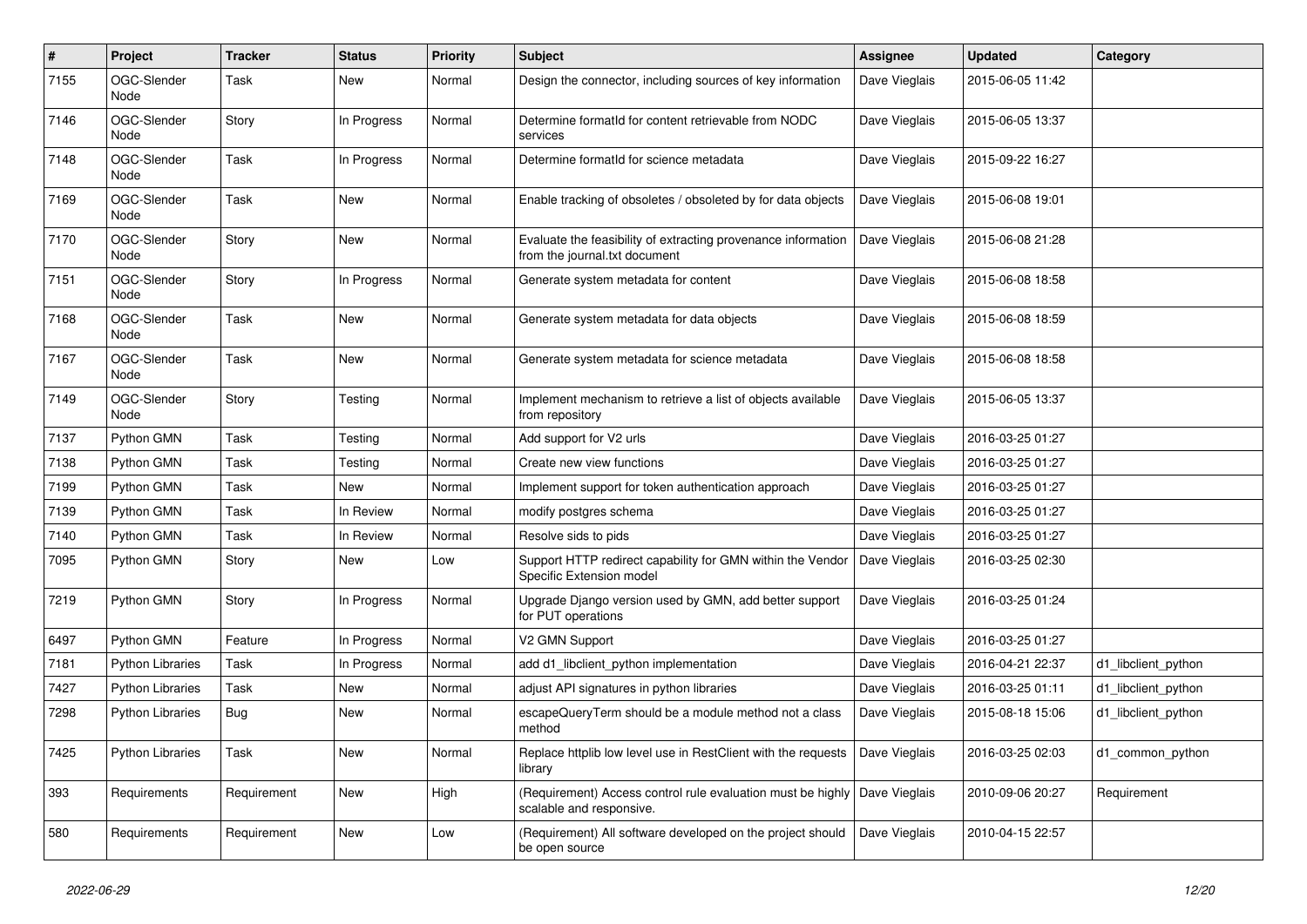| $\#$ | Project      | <b>Tracker</b> | <b>Status</b> | <b>Priority</b> | <b>Subject</b>                                                                                                                                        | <b>Assignee</b> | <b>Updated</b>   | Category       |
|------|--------------|----------------|---------------|-----------------|-------------------------------------------------------------------------------------------------------------------------------------------------------|-----------------|------------------|----------------|
| 764  | Requirements | Requirement    | New           | High            | (Requirement) Authentication and access control should be<br>consistently available                                                                   | Dave Vieglais   | 2010-09-06 20:32 | Requirement    |
| 763  | Requirements | Requirement    | New           | High            | (Requirement) Authentication and authorization services are Dave Vieglais<br>geographically replicated                                                |                 | 2010-09-06 20:52 | Requirement    |
| 772  | Requirements | Requirement    | New           | High            | (Requirement) Authentication services should be compatible   Dave Vieglais<br>with existing infrastructure and applications                           |                 | 2010-08-11 07:54 | Requirement    |
| 777  | Requirements | Requirement    | New           | High            | (Requirement) Authorization rules should support common<br>permission levels                                                                          | Dave Vieglais   | 2010-09-06 20:49 | Requirement    |
| 769  | Requirements | Requirement    | New           | High            | (Requirement) Authorization should support critical roles,<br>such as curators and system administrators                                              | Dave Vieglais   | 2010-09-06 03:02 | Requirement    |
| 770  | Requirements | Requirement    | New           | High            | (Requirement) Authorization system should be able to<br>express the pseudo-principal concepts like 'public'                                           | Dave Vieglais   | 2010-08-11 00:41 | Requirement    |
| 820  | Requirements | Requirement    | New           | High            | (Requirement) Common API for authentication and<br>authorization operations                                                                           | Dave Vieglais   | 2010-09-06 21:23 | Requirement    |
| 390  | Requirements | Requirement    | <b>New</b>    | High            | (Requirement) Consistent mechanism for identifying users                                                                                              | Dave Vieglais   | 2010-09-06 20:50 | Requirement    |
| 391  | Requirements | Requirement    | New           | High            | (Requirement) Enable different classes of users<br>commensurate with their roles.                                                                     | Dave Vieglais   | 2010-09-06 20:51 | Requirement    |
| 384  | Requirements | Requirement    | <b>New</b>    | High            | (Requirement) Enable efficient mechanisms for users to<br>discover content                                                                            | Dave Vieglais   | 2010-09-06 03:58 | d1 common java |
| 317  | Requirements | Requirement    | In Progress   | Low             | (Requirement) Identifiers for all objects                                                                                                             | Dave Vieglais   | 2010-03-15 22:12 |                |
| 392  | Requirements | Requirement    | New           | High            | (Requirement) Identity and access control should be<br>interoperable across datanets                                                                  | Dave Vieglais   | 2010-09-06 20:31 | Requirement    |
| 768  | Requirements | Requirement    | <b>New</b>    | High            | (Requirement) Need default authz policies that resolve<br>problems associated with inaccessible principals                                            | Dave Vieglais   | 2010-08-11 00:34 | Requirement    |
| 822  | Requirements | Requirement    | <b>New</b>    | High            | (Requirement) Object access and manipulation should be<br>responsive                                                                                  | Dave Vieglais   | 2010-09-06 20:27 | d1_common_java |
| 821  | Requirements | Requirement    | <b>New</b>    | High            | (Requirement) Sponsor required functionality                                                                                                          | Dave Vieglais   | 2010-09-06 03:28 | d1 common java |
| 318  | Requirements | Requirement    | <b>New</b>    | High            | (Requirement) Sponsor required Y1 functionality                                                                                                       | Dave Vieglais   | 2010-09-06 03:24 | d1_common_java |
| 795  | Requirements | Requirement    | New           | High            | (Requirement) System must support revocation of user<br>permissions                                                                                   | Dave Vieglais   | 2010-08-29 20:45 | Requirement    |
| 411  | Requirements | Requirement    | <b>New</b>    | High            | (Requirement) The infrastructure must survive destruction of<br>one or more data storage nodes                                                        | Dave Vieglais   | 2010-09-06 03:10 | d1 common java |
| 765  | Requirements | Requirement    | <b>New</b>    | High            | (Requirement) Tools can access an API for authn and authz                                                                                             | Dave Vieglais   | 2010-09-06 20:30 | Requirement    |
| 762  | Requirements | Requirement    | <b>New</b>    | High            | (Requirement) User identities can be derived from existing<br>institutional directory services                                                        | Dave Vieglais   | 2010-09-06 03:01 | Requirement    |
| 771  | Requirements | Requirement    | <b>New</b>    | High            | (Requirement) User identities should have simple string<br>serializations that express both the user identity and<br>namespace from which it is drawn | Dave Vieglais   | 2010-09-06 03:12 | Requirement    |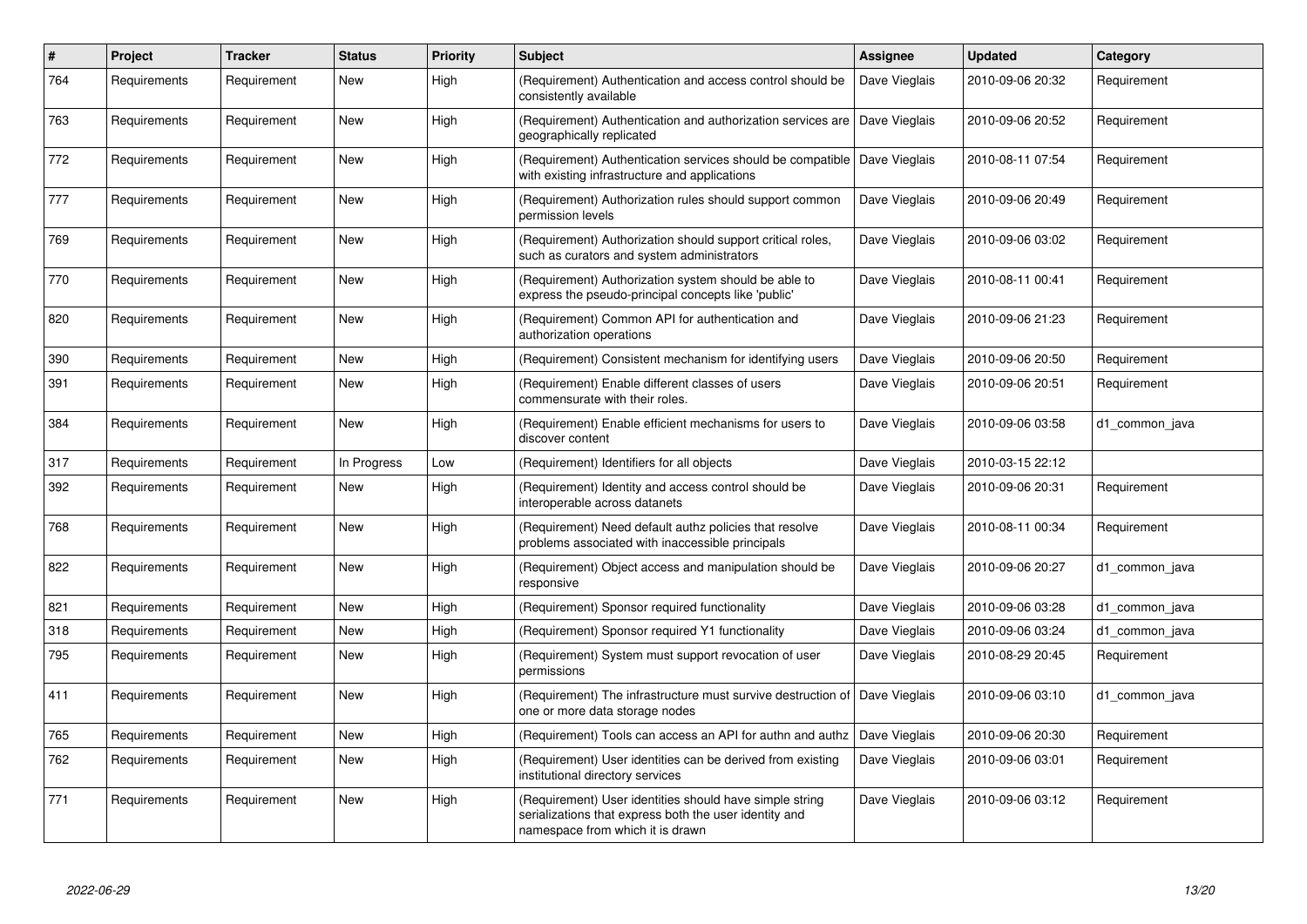| #    | Project             | <b>Tracker</b> | <b>Status</b> | <b>Priority</b> | <b>Subject</b>                                                                                                                                             | <b>Assignee</b> | <b>Updated</b>   | Category               |
|------|---------------------|----------------|---------------|-----------------|------------------------------------------------------------------------------------------------------------------------------------------------------------|-----------------|------------------|------------------------|
| 761  | Requirements        | Requirement    | New           | High            | (Requirement) Users can specify authorization rules for data<br>objects, science metadata objects, and process artifacts<br>separately                     | Dave Vieglais   | 2010-09-06 03:06 | Requirement            |
| 767  | Requirements        | Requirement    | New           | High            | (Requirement) Users need to be able to express embargo<br>rules for data                                                                                   | Dave Vieglais   | 2010-08-11 00:16 | Requirement            |
| 766  | Requirements        | Requirement    | <b>New</b>    | High            | (Requirement) Users should be able to easily assign proxy<br>privileges to other users and to systems acting on their<br>behalf for limited time durations | Dave Vieglais   | 2010-08-11 00:11 | Requirement            |
| 8232 | <b>Member Nodes</b> | Task           | <b>New</b>    | Normal          | MN Dashboard/Website Deployment Workflow<br>Documentation                                                                                                  | Dustin Allen    | 2018-01-08 23:30 |                        |
| 2594 | Infrastructure      | Task           | New           | Normal          | Prepare a Mercury MN overview for the workshop                                                                                                             | Giri Palanisamy | 2012-04-09 22:59 | mn.Mercury             |
| 7922 | Infrastructure      | Task           | New           | Normal          | DataONE Accessibility                                                                                                                                      | Isis Serna      | 2016-10-31 23:05 |                        |
| 6048 | <b>Member Nodes</b> | Task           | <b>New</b>    | Normal          | Fix 404 NotFound erros on the EDORA MN                                                                                                                     | Jim Green       | 2014-11-24 14:57 |                        |
| 8010 | <b>CN REST</b>      | Bug            | New           | Normal          | CN.archive fails with 401 Unauthorized when using either<br>MN or CN client certificate for PID with authoritative MN as<br>urn:node:LTER                  | Jing Tao        | 2017-03-21 17:10 |                        |
| 8867 | CN REST             | <b>Bug</b>     | New           | High            | CNCore.listChecksumAlgorithms() returns incorrect list                                                                                                     | Jing Tao        | 2020-08-06 00:06 | d1 cn rest             |
| 8469 | CN REST             | Task           | In Progress   | Normal          | evaluate if ORCID API will continue to work after 1.2 is<br>deprecated                                                                                     | Jing Tao        | 2018-03-22 16:54 | d1_portal_servlet      |
| 8733 | <b>CN REST</b>      | Bug            | <b>New</b>    | Normal          | Exception handling in ForesiteResourceMap needs<br>improvement                                                                                             | Jing Tao        | 2018-10-12 20:09 | d1 cn index processor  |
| 8770 | <b>CN REST</b>      | Story          | <b>New</b>    | Normal          | Issue with CN handling of encoded identifiers in object/<br>meta/ node/, others?                                                                           | Jing Tao        | 2019-03-05 19:37 | d1_cn_rest             |
| 7903 | <b>CN REST</b>      | Task           | New           | Normal          | Need to implement/support the default http methods -<br>HEAD and GET on all DataONE API (both cn and mn)                                                   | Jing Tao        | 2016-10-10 16:53 | d1_cn_rest             |
| 8582 | CN REST             | Story          | <b>New</b>    | Normal          | Replica Auditing service is throwing errors                                                                                                                | Jing Tao        | 2019-01-14 16:40 | d1_replication_auditor |
| 8864 | <b>CN REST</b>      | Story          | New           | Normal          | Sychronization does not register authoritative replica entry<br>correctly                                                                                  | Jing Tao        | 2020-06-19 21:59 | d1 synchronization     |
| 8173 | Infrastructure      | Story          | <b>New</b>    | High            | add checks for retrograde systemMetadata changes                                                                                                           | Jing Tao        | 2018-01-17 18:38 | d1_indexer             |
| 8184 | Infrastructure      | Feature        | New           | Normal          | a feature indicates to restart tomcat when hazelcast client<br>died                                                                                        | Jing Tao        | 2017-09-14 19:14 | Metacat                |
| 4674 | Infrastructure      | <b>Bug</b>     | New           | Urgent          | Ask Judith, Mike and Virgina Perez.2.1 to obsolete those<br>pids which contain the white spaces.                                                           | Jing Tao        | 2017-05-04 18:01 | d1 cn service          |
| 8739 | Infrastructure      | Task           | In Progress   | Normal          | Attempting to set ulimit results in error on UCSB systems                                                                                                  | Jing Tao        | 2018-11-08 15:10 | d1 process daemon      |
| 8307 | Infrastructure      | Story          | New           | Normal          | Check node subject on node registration and subsequent<br>calls                                                                                            | Jing Tao        | 2018-02-06 20:06 | d1_cn_node_registry    |
| 8851 | Infrastructure      | Story          | New           | Normal          | CN sends error doc with "pid" to v2 endpoint                                                                                                               | Jing Tao        | 2019-11-06 22:31 | d1_synchronization     |
| 8151 | Infrastructure      | Task           | New           | Normal          | CNs should verify that the authoritativeMN listed in<br>SystemMetadata is a valid MN                                                                       | Jing Tao        | 2017-07-19 21:32 |                        |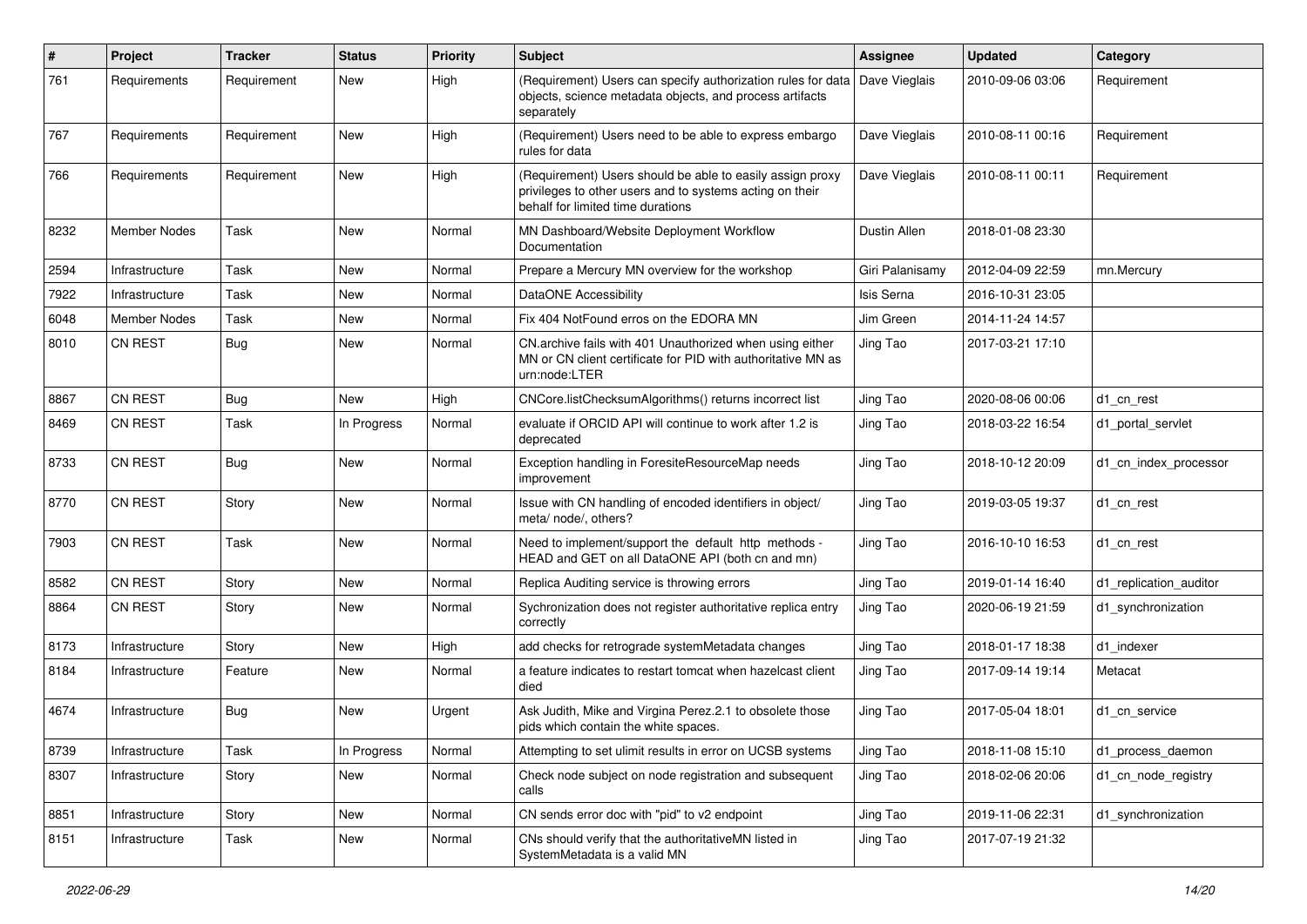| $\sharp$ | Project        | <b>Tracker</b> | <b>Status</b> | <b>Priority</b> | <b>Subject</b>                                                                                                          | Assignee | <b>Updated</b>   | Category                  |
|----------|----------------|----------------|---------------|-----------------|-------------------------------------------------------------------------------------------------------------------------|----------|------------------|---------------------------|
| 8817     | Infrastructure | Task           | New           | Normal          | Configure sitemaps on the CN                                                                                            | Jing Tao | 2020-03-12 18:30 |                           |
| 8070     | Infrastructure | Task           | New           | Normal          | Consolidate the index application-context files                                                                         | Jing Tao | 2017-04-13 12:51 |                           |
| 7876     | Infrastructure | Feature        | New           | Normal          | Create a new admin page for Metacat admins to register<br>schemas                                                       | Jing Tao | 2016-12-21 09:11 | Metacat                   |
| 8857     | Infrastructure | Story          | New           | Normal          | D1Client.getCN() always get the production cn on the CN<br>Tomcat context                                               | Jing Tao | 2019-12-13 00:34 | dataone-cn-rest-service   |
| 8448     | Infrastructure | <b>Bug</b>     | New           | Normal          | d1 cn index tool doesn't reindex an pid from a given file                                                               | Jing Tao | 2018-03-02 22:06 | d1_indexer                |
| 7933     | Infrastructure | Bug            | New           | Normal          | d1-index-task-processor stops processing task queue                                                                     | Jing Tao | 2017-01-11 23:47 | d1 indexer                |
| 8862     | Infrastructure | Story          | New           | Normal          | Deploy a new dataone-cn-rest release                                                                                    | Jing Tao | 2020-04-23 16:24 |                           |
| 5988     | Infrastructure | Task           | New           | Normal          | Determine cause of Idap "server not responding" errors<br>between prod CNs                                              | Jing Tao | 2014-07-22 23:18 | Hardware                  |
| 7668     | Infrastructure | Story          | New           | Normal          | Determine how indexing of data packages should work                                                                     | Jing Tao | 2018-01-17 19:28 | d1_indexer                |
| 8196     | Infrastructure | Bug            | New           | Normal          | Duplicated replicas in the system metadata                                                                              | Jing Tao | 2017-10-18 17:19 | d1 replication            |
| 8849     | Infrastructure | Story          | New           | Normal          | During sync, the CN does not detect error returned from<br>getChecksum()                                                | Jing Tao | 2019-11-06 22:07 |                           |
| 4278     | Infrastructure | Story          | New           | Normal          | EML indexing - handle multiple temporalCoverage and<br>spatialCoverage elements                                         | Jing Tao | 2018-01-17 20:04 | d1_indexer                |
| 8150     | Infrastructure | Task           | New           | Normal          | Enable CN certificate to alter authoritativeMN property in<br>SystemMetadata                                            | Jing Tao | 2017-07-19 21:27 |                           |
| 7949     | Infrastructure | Task           | New           | Normal          | Ensure that there's no race condition where an entry can be<br>added to "IN PROCESS" if it is already present           | Jing Tao | 2017-02-27 17:55 |                           |
| 8869     | Infrastructure | Story          | New           | Normal          | Equivalent identities show owning different amount of<br>packages.                                                      | Jing Tao | 2020-09-24 22:34 | d1_indexer                |
| 8500     | Infrastructure | Bug            | New           | High            | Geohash not calculated properly                                                                                         | Jing Tao | 2018-03-14 17:06 | d1_indexer                |
| 7825     | Infrastructure | Bug            | New           | Normal          | Hazelcast service stops working after a while                                                                           | Jing Tao | 2016-06-07 18:53 | Metacat                   |
| 8758     | Infrastructure | Story          | New           | Normal          | Index replicationStatus field                                                                                           | Jing Tao | 2019-01-14 18:00 | d1_indexer                |
| 8570     | Infrastructure | Bug            | New           | Normal          | index task not generated for a newly synchronized object                                                                | Jing Tao | 2018-04-20 20:51 | d1 indexer                |
| 8571     | Infrastructure | <b>Bug</b>     | In Progress   | Normal          | IndexTool can't index a data object                                                                                     | Jing Tao | 2018-04-23 20:13 | d1 indexer                |
| 3492     | Infrastructure | Bug            | In Progress   | Urgent          | Invalid PIDs in production (whitespace)                                                                                 | Jing Tao | 2017-04-27 15:31 | <b>Support Operations</b> |
| 8376     | Infrastructure | Feature        | New           | Normal          | Make the script file - insertOrUpdateObjectFormatList.sh (in<br>metacat cn buildout) change the user name automatically | Jing Tao | 2018-02-21 22:48 | d1_cn_buildout            |
| 8470     | Infrastructure | Story          | New           | Normal          | Make the spring context of the d1 index processor daemon<br>more configurable                                           | Jing Tao | 2018-03-22 16:53 | d1_indexer                |
| 8811     | Infrastructure | Task           | New           | Normal          | Merge 2.3.9 changes to trunk                                                                                            | Jing Tao | 2019-05-21 13:06 |                           |
| 8837     | Infrastructure | Story          | New           | Normal          | Merge the changes from metacat's feature-project-indexing<br>branch to d1_cn_index_processor                            | Jing Tao | 2019-08-16 17:18 | d1 indexer                |
| 8224     | Infrastructure | Task           | New           | Normal          | metacat not promoting node token privs for solr                                                                         | Jing Tao | 2017-12-04 19:33 | Metacat                   |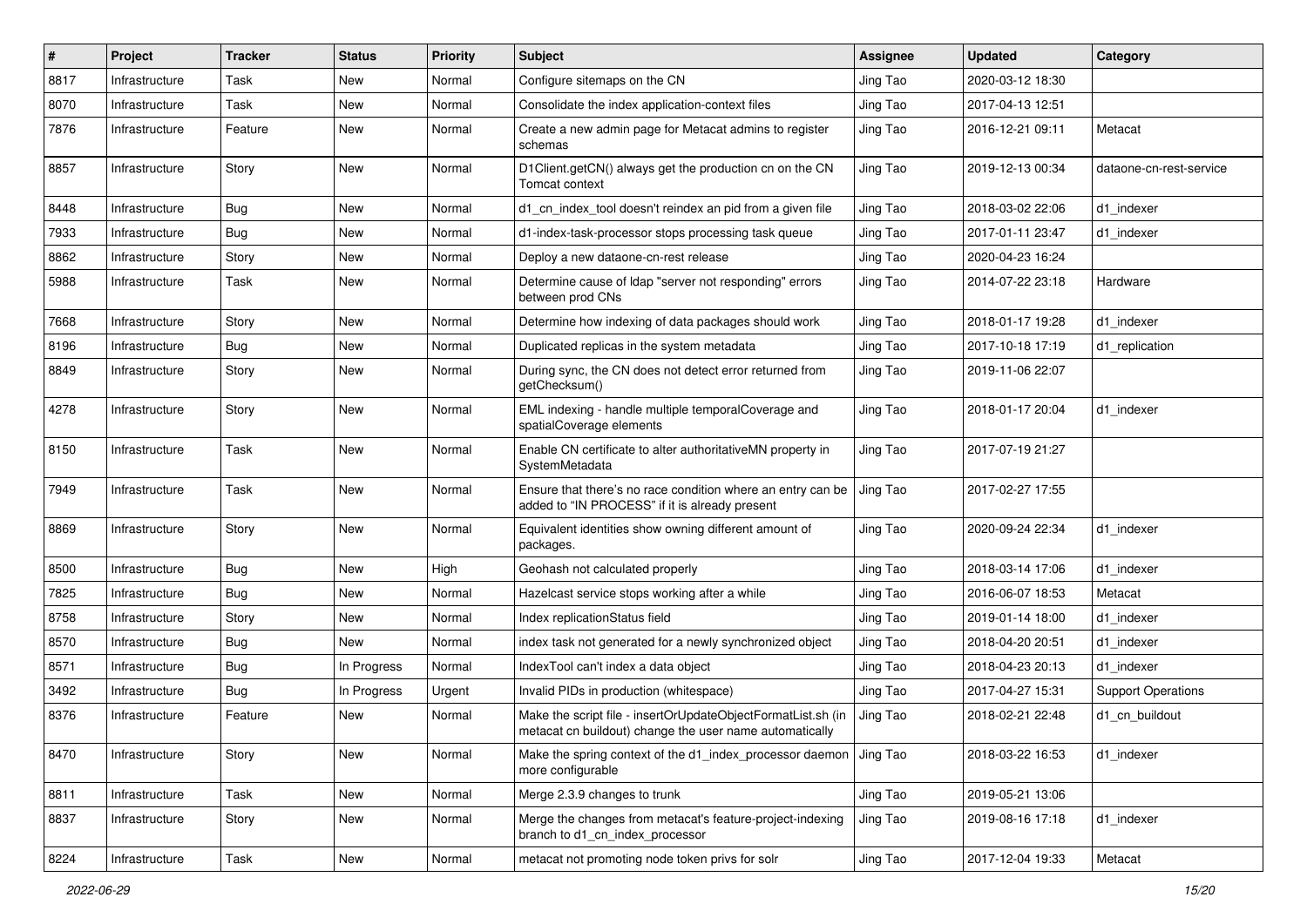| $\#$ | Project             | <b>Tracker</b> | <b>Status</b> | <b>Priority</b> | Subject                                                                                                                       | <b>Assignee</b> | <b>Updated</b>   | Category           |
|------|---------------------|----------------|---------------|-----------------|-------------------------------------------------------------------------------------------------------------------------------|-----------------|------------------|--------------------|
| 8097 | Infrastructure      | Story          | New           | Normal          | Metacat (storage) and d1-synchronize both have the code<br>to compute the checksum                                            | Jing Tao        | 2018-01-09 19:10 | d1_synchronization |
| 8380 | Infrastructure      | Bug            | New           | Normal          | MN.update method doesn't check if the authoritativeMN is<br>null on the system metadata of the new object                     | Jing Tao        | 2018-03-02 21:53 | Metacat            |
| 8091 | Infrastructure      | Task           | In Progress   | Normal          | Mysterious sync failure of an eml object from the GOA node                                                                    | Jing Tao        | 2017-05-09 21:33 | dataone-cn-os-core |
| 8821 | Infrastructure      | <b>Bug</b>     | New           | Normal          | Object doi:10.18739/A2610VR7Z fails to index on CN                                                                            | Jing Tao        | 2019-06-19 00:06 |                    |
| 8722 | Infrastructure      | <b>Bug</b>     | New           | High            | Object in search index but systemmetadata is not available.                                                                   | Jing Tao        | 2018-10-03 17:48 |                    |
| 8026 | Infrastructure      | Task           | Testing       | High            | Portal reaches the maximum capacity in a pool                                                                                 | Jing Tao        | 2017-03-14 00:36 | d1 portal servlet  |
| 8854 | Infrastructure      | Story          | New           | Normal          | Put the system metadata part ahead of the object part when<br>d1_libclient_java constructs the multipart                      | Jing Tao        | 2019-11-22 18:25 | d1 libclient java  |
| 8105 | Infrastructure      | Task           | New           | Normal          | Remove dataone-mercury from production CNs                                                                                    | Jing Tao        | 2018-03-02 22:17 | d1 mercury         |
| 8379 | Infrastructure      | <b>Bug</b>     | New           | Normal          | remove or improve AuthLdap.getGroups logging statement                                                                        | Jing Tao        | 2018-02-27 16:51 | Metacat            |
| 7936 | Infrastructure      | Bug            | New           | Normal          | Same pid with different status exists in the index task table                                                                 | Jing Tao        | 2017-02-27 18:07 | d1 indexer         |
| 7570 | Infrastructure      | Bug            | In Progress   | Normal          | Search UI requests cause Out of Memory Error                                                                                  | Jing Tao        | 2017-04-26 21:01 | d1 indexer         |
| 8841 | Infrastructure      | Story          | New           | Normal          | Solr Index processor don't parse the attributes on the<br>otherEntity on an EML object                                        | Jing Tao        | 2019-09-10 22:41 | d1 indexer         |
| 8737 | Infrastructure      | Story          | New           | Normal          | Submitters and rights-holders with group permissions can't<br>be granted authorization when the sync process validates<br>sid | Jing Tao        | 2018-11-28 17:12 | d1 synchronization |
| 8043 | Infrastructure      | Bug            | New           | Normal          | The origin field for EML documents isn't properly extracted<br>when references are used                                       | Jing Tao        | 2019-02-12 18:45 | d1 indexer         |
| 8782 | Infrastructure      | Story          | New           | Normal          | Upgrade OS to Ubuntu 18.04 on CNs                                                                                             | Jing Tao        | 2019-03-22 18:12 |                    |
| 8104 | Infrastructure      | Task           | New           | Normal          | Upgrade postgresql jdbc jar file on Metacat                                                                                   | Jing Tao        | 2017-06-02 20:58 | Metacat            |
| 8102 | Infrastructure      | Task           | New           | Normal          | Upgrade postgresql jdbc jar file on Portal                                                                                    | Jing Tao        | 2017-06-02 20:53 | d1 portal          |
| 8103 | Infrastructure      | Task           | New           | Normal          | Upgrade the postgresql jdbc jar file on the cn context                                                                        | Jing Tao        | 2017-06-02 20:56 | d1 cn service      |
| 7935 | Infrastructure      | Task           | New           | Normal          | Use a dedicated hazelcast queue as the listener to generate<br>index task                                                     | Jing Tao        | 2017-02-27 18:07 | d1 indexer         |
| 8850 | Infrastructure      | Bug            | New           | Normal          | v2.3.11 RdfXmlSubprocessor /<br>HttpService.getDocumentBySeriesId can be wrong                                                | Jing Tao        | 2019-11-06 18:32 | d1 indexer         |
| 8796 | Infrastructure      | Story          | New           | Normal          | Various issues with service access after upgrade to 18.04                                                                     | Jing Tao        | 2019-05-21 12:38 |                    |
| 8587 | <b>Member Nodes</b> | Task           | New           | Normal          | Add DataONE Logo to SanParks website                                                                                          | Jing Tao        | 2018-05-09 21:19 |                    |
| 3554 | <b>Member Nodes</b> | MNDeployment   | Operational   | High            | <b>KNB</b>                                                                                                                    | Jing Tao        | 2018-08-31 15:16 |                    |
| 8772 | Member Nodes        | MNDeployment   | Operational   | Normal          | metaGRIL                                                                                                                      | Jing Tao        | 2019-10-08 17:16 |                    |
| 6674 | Member Nodes        | MNDeployment   | Operational   | Normal          | OTS - Neotropical Data Center                                                                                                 | Jing Tao        | 2019-06-10 13:03 |                    |
| 3748 | <b>Member Nodes</b> | MNDeployment   | Operational   | Normal          | PPBIO Member Node                                                                                                             | Jing Tao        | 2018-08-31 15:20 |                    |
| 3213 | Member Nodes        | MNDeployment   | Operational   | Normal          | University of Illinois, Chicago member node                                                                                   | Jing Tao        | 2020-01-23 22:42 |                    |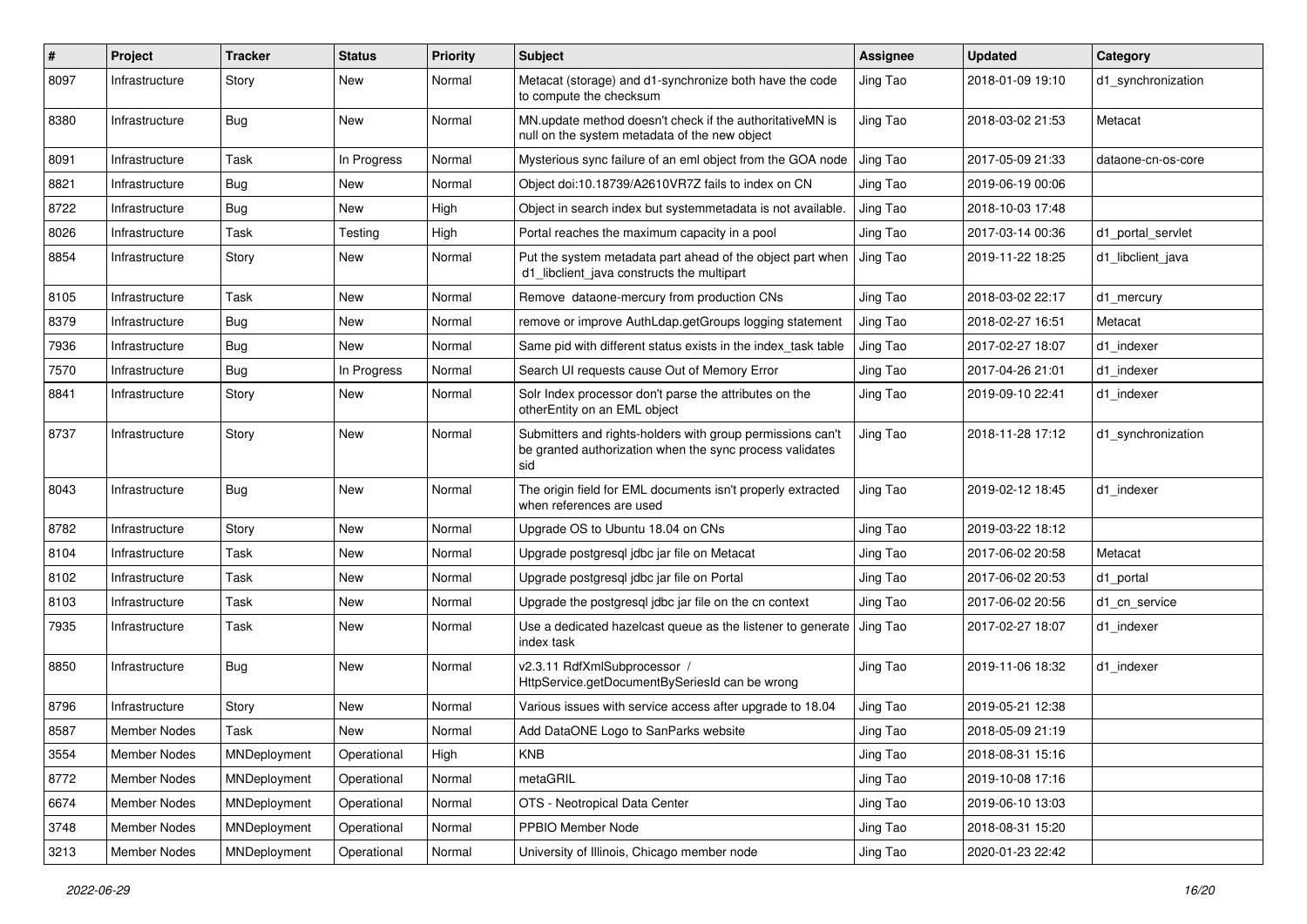| $\pmb{\#}$ | Project             | <b>Tracker</b> | <b>Status</b> | <b>Priority</b> | <b>Subject</b>                                                                                         | <b>Assignee</b> | <b>Updated</b>   | Category               |
|------------|---------------------|----------------|---------------|-----------------|--------------------------------------------------------------------------------------------------------|-----------------|------------------|------------------------|
| 8246       | <b>Member Nodes</b> | Task           | New           | Normal          | Upgrade metacat to the latest version                                                                  | Jing Tao        | 2018-04-23 16:09 |                        |
| 8247       | <b>Member Nodes</b> | Task           | New           | Normal          | Verify upgraded metacat is operating correctly as a<br>production member node.                         | Jing Tao        | 2018-02-02 15:49 |                        |
| 4116       | <b>Member Nodes</b> | Task           | In Progress   | Normal          | Work with FRIM to upgrade Metacat to 2.2.1 or later                                                    | Jing Tao        | 2015-01-23 19:02 |                        |
| 3410       | <b>Member Nodes</b> | Task           | New           | Normal          | Develop a Redmine Cheatsheet to help with a wider<br>REDMine user community interacting with MN issues | John Cobb       | 2012-11-30 19:36 |                        |
| 3230       | <b>Member Nodes</b> | MNDeployment   | Planning      | Normal          | ARM - Atmospheric Radiation Measurement member node                                                    | John Evans      | 2019-11-25 20:10 |                        |
| 8829       | Member Nodes        | Task           | New           | High            | get DKAN connected to GMN                                                                              | John Evans      | 2019-09-03 13:24 |                        |
| 7865       | <b>Member Nodes</b> | MNDeployment   | Planning      | Normal          | Hydroshare (CUAHSI)                                                                                    | John Evans      | 2019-09-17 14:33 |                        |
| 8830       | <b>Member Nodes</b> | Task           | <b>New</b>    | Normal          | <b>Requirements Analysis</b>                                                                           | John Evans      | 2019-08-06 14:44 |                        |
| 8683       | <b>Member Nodes</b> | Story          | New           | Normal          | USGS SDC: redeploy as a v2 Slender Node with GMN                                                       | John Evans      | 2019-05-15 14:03 |                        |
| 8835       | <b>Member Nodes</b> | Story          | New           | Normal          | Add ability for scanner to stop after a certain number of<br>errors                                    | John Evans      | 2019-08-12 19:16 |                        |
| 8832       | <b>Member Nodes</b> | Story          | New           | Normal          | Conflict between pyshacl and owlr on ubuntu                                                            | John Evans      | 2019-08-05 19:32 |                        |
| 8831       | <b>Member Nodes</b> | Story          | New           | Normal          | Import error with schema_org.data                                                                      | John Evans      | 2019-08-05 18:57 |                        |
| 8833       | <b>Member Nodes</b> | Story          | New           | Normal          | Problems utilizing pyshacl within SlenderNodes                                                         | John Evans      | 2019-08-09 18:20 |                        |
| 3596       | Infrastructure      | Task           | New           | Normal          | Fix Merritt Repository resource map typing of triple objects                                           | John Kunze      | 2013-02-19 02:27 | mn.Merritt             |
| 7641       | Infrastructure      | Task           | <b>New</b>    | Normal          | contact ONEShare                                                                                       | Laura Moyers    | 2016-02-12 16:40 | Environment.Production |
| 7612       | Infrastructure      | Task           | In Progress   | Normal          | <b>Contact ORNLDAAC</b>                                                                                | Laura Moyers    | 2016-02-11 18:02 | Environment.Production |
| 7607       | Infrastructure      | Task           | New           | Normal          | LTER_EUROPE refuses the production CN from harvesting<br>log records                                   | Laura Moyers    | 2016-06-09 16:34 | Environment.Production |
| 7666       | Infrastructure      | Bug            | New           | Normal          | mnTestMPC repeating attempts to set replica status to<br><b>FAILED</b>                                 | Laura Moyers    | 2016-02-25 21:44 | Environment.Stage1     |
| 7606       | Infrastructure      | Task           | In Progress   | Normal          | NRDC does not trust the CN certificate for log harvesting                                              | Laura Moyers    | 2016-04-06 16:14 | Environment.Production |
| 7640       | Infrastructure      | Story          | New           | Normal          | ONEShare failing with ServiceFailure                                                                   | Laura Moyers    | 2016-02-12 16:39 | Environment.Production |
| 7611       | Infrastructure      | Story          | New           | Normal          | ORNLDAAC fails during log aggregation                                                                  | Laura Moyers    | 2016-01-26 16:39 | Environment.Production |
| 7712       | Infrastructure      | Story          | New           | Normal          | Sanparks fails during LogAggregation                                                                   | Laura Moyers    | 2016-04-06 16:43 | Environment.Production |
| 7052       | <b>Member Nodes</b> | MNDeployment   | <b>New</b>    | Low             | BaMBa - Brazilian Marine Biodiversity Database                                                         | Laura Moyers    | 2015-11-19 17:03 |                        |
| 3633       | <b>Member Nodes</b> | MNDeployment   | New           | Low             | Bay Delta Member Node                                                                                  | Laura Moyers    | 2015-11-19 19:44 |                        |
| 6562       | Member Nodes        | MNDeployment   | Operational   | Normal          | BCO-DMO                                                                                                | Laura Moyers    | 2021-12-04 00:47 |                        |
| 3684       | <b>Member Nodes</b> | MNDeployment   | New           | Low             | Branner Earth Sciences Library - Stanford University                                                   | Laura Moyers    | 2015-11-19 19:04 |                        |
| 3558       | Member Nodes        | MNDeployment   | Operational   | High            | <b>CDL Merritt</b>                                                                                     | Laura Moyers    | 2018-08-23 17:05 |                        |
| 7046       | Member Nodes        | Task           | New           | High            | Certificate DC=org, DC=dataone, CN=osu.piscoweb.org<br>expires in Prod environment                     | Laura Moyers    | 2015-04-20 16:54 |                        |
| 7851       | Member Nodes        | MNDeployment   | New           | Low             | CESAB - Center for Synthesis and Analysis for Biodiversity                                             | Laura Moyers    | 2018-04-17 17:19 |                        |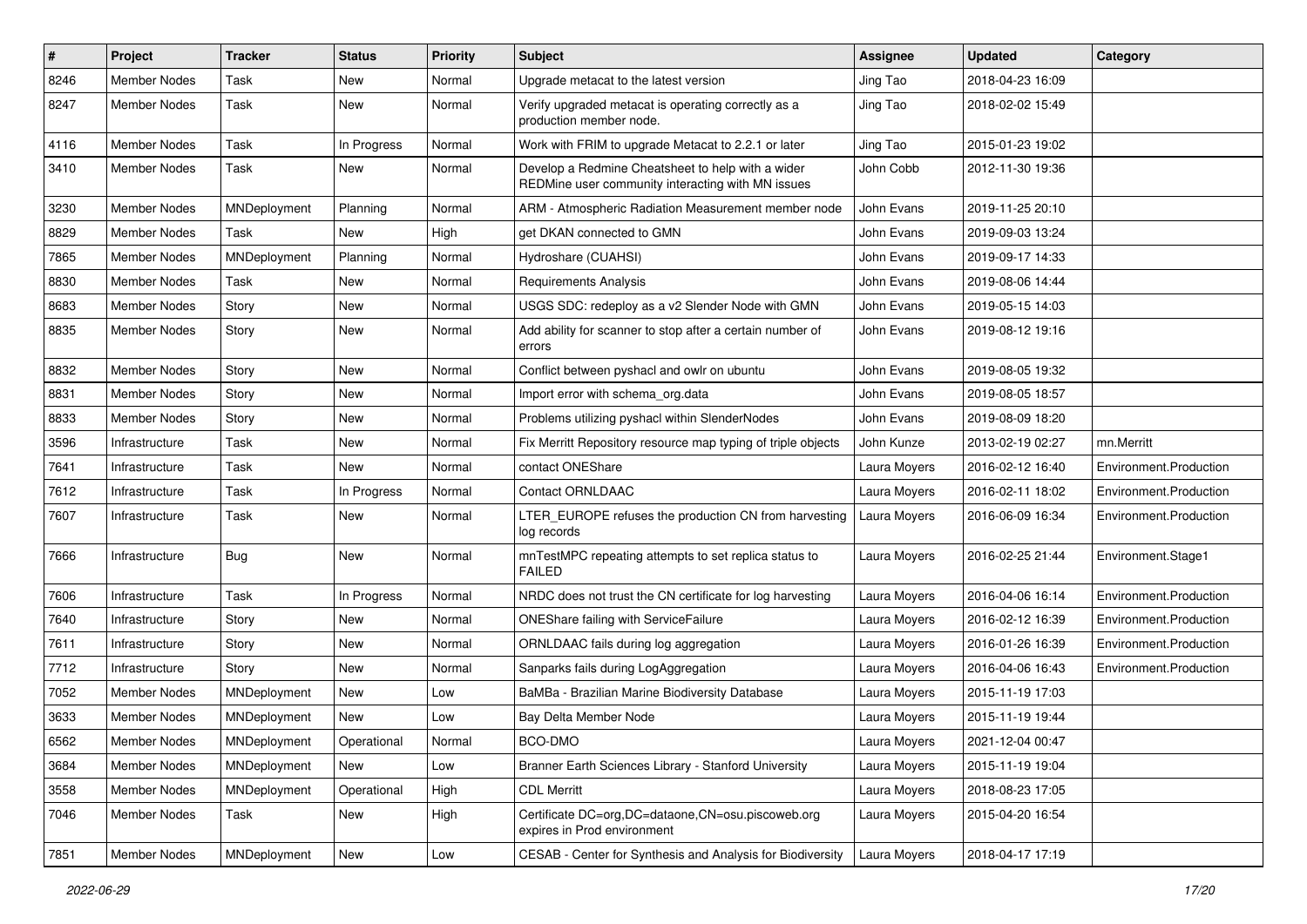| #    | Project             | <b>Tracker</b>      | <b>Status</b> | <b>Priority</b> | <b>Subject</b>                                                      | Assignee     | <b>Updated</b>   | Category |
|------|---------------------|---------------------|---------------|-----------------|---------------------------------------------------------------------|--------------|------------------|----------|
| 3537 | <b>Member Nodes</b> | Task                | New           | Normal          | Contact followup on Citsci.org MN prospect                          | Laura Moyers | 2014-03-28 18:03 |          |
| 4045 | <b>Member Nodes</b> | Task                | In Progress   | Normal          | Conversation with Laura/Mike re USGS ScienceBase<br>planning        | Laura Moyers | 2014-05-30 19:45 |          |
| 3560 | <b>Member Nodes</b> | MNDeployment        | Operational   | Normal          | Cornell Lab of Ornithology eBird                                    | Laura Moyers | 2018-08-06 21:12 |          |
| 7549 | <b>Member Nodes</b> | MNDeployment        | New           | Low             | COS - the Center for Open Science                                   | Laura Moyers | 2018-04-17 17:20 |          |
| 5453 | <b>Member Nodes</b> | MNDeployment        | Deferred      | Normal          | Dataverse                                                           | Laura Moyers | 2018-07-24 16:41 |          |
| 3690 | <b>Member Nodes</b> | MNDeployment        | New           | Low             | Digital Library of Vertebrate Morphology, University of<br>Texas    | Laura Moyers | 2015-11-19 17:53 |          |
| 3118 | <b>Member Nodes</b> | MNDeployment        | Operational   | Urgent          | Dryad Member Node                                                   | Laura Moyers | 2019-03-05 18:37 |          |
| 7512 | Member Nodes        | MNDeployment        | New           | Normal          | ECOSCOPE - Network of Research Observatories on<br>Biodiversity     | Laura Moyers | 2016-07-22 12:40 |          |
| 7956 | Member Nodes        | MNDeployment        | Operational   | Normal          | Environmental Data Initiative (EDI)                                 | Laura Moyers | 2018-11-13 19:14 |          |
| 3681 | <b>Member Nodes</b> | MNDeployment        | New           | Normal          | <b>EPA's Atlantic Ecology Division</b>                              | Laura Moyers | 2016-06-23 00:10 |          |
| 7551 | Member Nodes        | MNDeployment        | New           | Normal          | FAO - Food and Agriculture Organization of the UN                   | Laura Moyers | 2015-12-15 15:08 |          |
| 3680 | <b>Member Nodes</b> | MNDeployment        | <b>New</b>    | Low             | Federal University of Pernambuco, Brazil                            | Laura Moyers | 2015-11-19 19:34 |          |
| 4013 | Member Nodes        | Task                | New           | Normal          | Follow-up on plans for TERN following Oct ILTER meeting<br>in Korea | Laura Moyers | 2014-02-20 21:58 |          |
| 4083 | <b>Member Nodes</b> | MNDeployment        | Deferred      | Normal          | Forest Research Institute Malaysia (FRIM)                           | Laura Moyers | 2016-06-17 19:31 |          |
| 8009 | <b>Member Nodes</b> | <b>MNDeployment</b> | New           | Low             | Geometabolome                                                       | Laura Moyers | 2018-04-17 17:22 |          |
| 7992 | Member Nodes        | Task                | New           | Normal          | GINA: Document and Announce                                         | Laura Moyers | 2017-01-27 22:19 |          |
| 7991 | <b>Member Nodes</b> | Task                | New           | Normal          | GINA: Ensure MN appears on Current MNs webpage<br>(dashboard)       | Laura Moyers | 2017-01-27 22:19 |          |
| 7985 | <b>Member Nodes</b> | Task                | <b>New</b>    | Normal          | GINA: Establish DataONE user identity in Production                 | Laura Moyers | 2017-01-27 22:15 |          |
| 7978 | Member Nodes        | Task                | New           | Normal          | GINA: Establish DataONE user identity in Testing<br>Environment     | Laura Moyers | 2017-01-27 18:44 |          |
| 7990 | <b>Member Nodes</b> | Task                | <b>New</b>    | Normal          | GINA: Mutual acceptance                                             | Laura Moyers | 2017-01-27 22:18 |          |
| 7976 | <b>Member Nodes</b> | Task                | <b>New</b>    | Normal          | GINA: Register any new object formats in all environments           | Laura Moyers | 2017-01-27 18:45 |          |
| 7988 | <b>Member Nodes</b> | Task                | New           | Normal          | GINA: Register MN in Production                                     | Laura Moyers | 2017-01-27 22:16 |          |
| 7981 | <b>Member Nodes</b> | Task                | New           | Normal          | GINA: Register MN in Testing Environment                            | Laura Moyers | 2017-01-27 18:47 |          |
| 7984 | <b>Member Nodes</b> | Task                | New           | Normal          | GINA: Show MN as "upcoming" on the dashboard                        | Laura Moyers | 2017-01-27 22:13 |          |
| 7989 | Member Nodes        | Task                | New           | Normal          | GINA: Verify CN Content and Services in Production                  | Laura Moyers | 2017-01-27 22:18 |          |
| 7982 | Member Nodes        | Task                | New           | Normal          | GINA: Verify CN Content and Services in Testing<br>Environment      | Laura Moyers | 2017-01-27 18:59 |          |
| 7987 | <b>Member Nodes</b> | Task                | New           | Normal          | GINA: Verify MN Content and Services in Production                  | Laura Moyers | 2017-01-27 22:16 |          |
| 7980 | Member Nodes        | Task                | New           | Normal          | GINA: Verify MN Content and Services in Testing<br>Environment      | Laura Moyers | 2017-01-27 18:46 |          |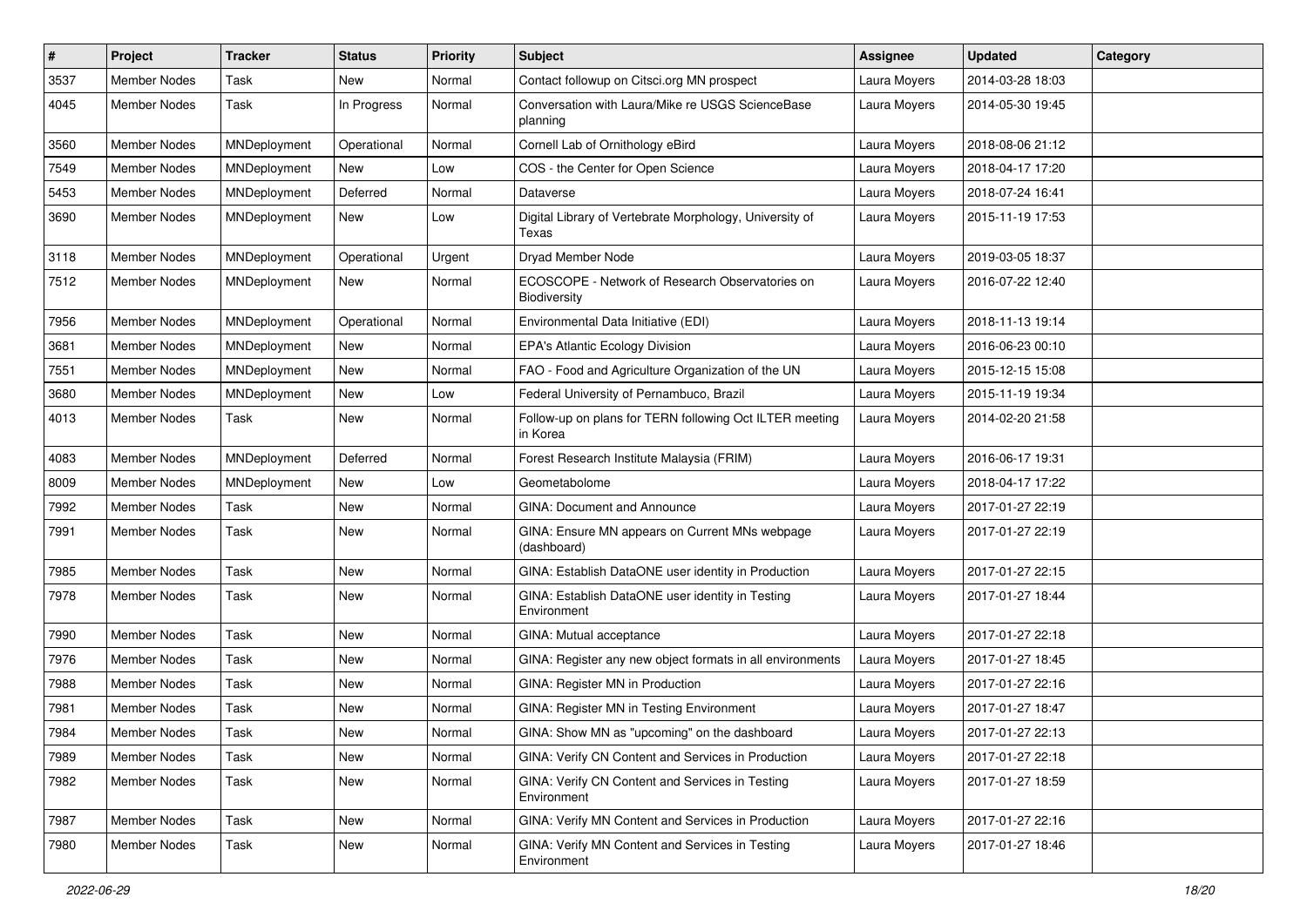| $\vert$ # | Project             | <b>Tracker</b> | <b>Status</b> | <b>Priority</b> | Subject                                                                            | <b>Assignee</b>  | <b>Updated</b>   | Category |
|-----------|---------------------|----------------|---------------|-----------------|------------------------------------------------------------------------------------|------------------|------------------|----------|
| 3480      | <b>Member Nodes</b> | MNDeployment   | New           | Low             | Globe.gov                                                                          | Laura Moyers     | 2018-04-17 17:23 |          |
| 7051      | <b>Member Nodes</b> | MNDeployment   | Operational   | Normal          | <b>GRIIDC</b> - Gulf of Mexico Research Initiative                                 | Laura Moyers     | 2018-09-25 17:14 |          |
| 3531      | Member Nodes        | MNDeployment   | Operational   | Normal          | Gulf of Alaska Data Portal                                                         | Laura Moyers     | 2018-05-15 17:40 |          |
| 6382      | Member Nodes        | Task           | In Progress   | Normal          | ICMBIO: Determine feasibility                                                      | Laura Moyers     | 2015-11-19 17:21 |          |
| 7552      | <b>Member Nodes</b> | MNDeployment   | New           | Normal          | iDigBio - Integrated Digitized Biocollections                                      | Laura Moyers     | 2016-01-05 23:45 |          |
| 4224      | Member Nodes        | MNDeployment   | New           | Low             | Japan Long Term Ecological Research Network                                        | Laura Moyers     | 2015-11-19 00:52 |          |
| 3664      | <b>Member Nodes</b> | MNDeployment   | <b>New</b>    | High            | Landcare Research New Zealand                                                      | Laura Moyers     | 2015-11-19 19:39 |          |
| 4046      | Member Nodes        | Task           | In Progress   | Normal          | Laura to check with Mike re USGS-NWRC planning                                     | Laura Moyers     | 2013-11-03 21:43 |          |
| 3232      | Member Nodes        | MNDeployment   | Operational   | High            | LTER-EUROPE                                                                        | Laura Moyers     | 2018-11-21 16:58 |          |
| 7924      | <b>Member Nodes</b> | MNDeployment   | <b>New</b>    | Normal          | LTER-Spain network                                                                 | Laura Moyers     | 2016-11-21 14:49 |          |
| 3708      | Member Nodes        | MNDeployment   | Operational   | Normal          | Minnesota Population Center                                                        | Laura Moyers     | 2018-08-06 19:43 |          |
| 3686      | Member Nodes        | MNDeployment   | Deferred      | Normal          | Movebank for Animal Tracking Data                                                  | Laura Moyers     | 2013-12-05 19:31 |          |
| 3685      | Member Nodes        | MNDeployment   | New           | Low             | National SocioEnvironmental Synthesis Center                                       | Laura Moyers     | 2015-11-19 17:58 |          |
| 6853      | Member Nodes        | MNDeployment   | New           | High            | OBIS (Ocean Biogeographic Information System)                                      | Laura Moyers     | 2015-11-19 17:46 |          |
| 7553      | <b>Member Nodes</b> | MNDeployment   | New           | Normal          | OOI - Ocean Observatories Initiative                                               | Laura Moyers     | 2018-01-25 17:51 |          |
| 3844      | <b>Member Nodes</b> | MNDeployment   | New           | Normal          | Oregon Explorer program at OSU                                                     | Laura Moyers     | 2015-11-19 17:22 |          |
| 3553      | Member Nodes        | MNDeployment   | Operational   | High            | <b>PISCO</b>                                                                       | Laura Moyers     | 2018-01-10 01:13 |          |
| 3555      | <b>Member Nodes</b> | MNDeployment   | Operational   | High            | <b>SANParks</b>                                                                    | Laura Moyers     | 2018-05-09 21:19 |          |
| 3521      | Member Nodes        | MNDeployment   | Operational   | Immediate       | SEAD Member Node                                                                   | Laura Moyers     | 2019-06-05 17:46 |          |
| 6359      | <b>Member Nodes</b> | MNDeployment   | New           | Low             | SiBBr                                                                              | Laura Moyers     | 2015-11-19 17:20 |          |
| 4296      | Member Nodes        | MNDeployment   | New           | Normal          | Sierra Nevada Global Change Observatory Member Node                                | Laura Moyers     | 2017-01-30 17:01 |          |
| 6485      | Member Nodes        | MNDeployment   | Operational   | High            | The Digital Archaeology Record (tDAR)                                              | Laura Moyers     | 2019-10-09 02:24 |          |
| 4227      | <b>Member Nodes</b> | MNDeployment   | New           | Low             | <b>TRY Plant Trait Database</b>                                                    | Laura Moyers     | 2015-11-19 15:40 |          |
| 8030      | Member Nodes        | MNDeployment   | New           | Normal          | <b>UCAR Research Data Archive</b>                                                  | Laura Moyers     | 2018-04-16 17:39 |          |
| 7048      | <b>Member Nodes</b> | MNDeployment   | Deferred      | Low             | <b>USGS Regional Climate Centers</b>                                               | Laura Moyers     | 2016-06-17 19:32 |          |
| 7082      | <b>Member Nodes</b> | MNDeployment   | Operational   | Normal          | USGS Science Data Catalog (SDC)                                                    | Laura Moyers     | 2018-10-09 16:27 |          |
| 5450      | Member Nodes        | Task           | In Progress   | Normal          | (Waiting for) USC to complete development of MN stack<br>(derived from GMN)        | Laura Moyers     | 2018-08-31 15:26 |          |
| 7550      | <b>Member Nodes</b> | Task           | New           | Normal          | GoA portal not copying to KNB                                                      | Lauren Walker    | 2015-12-14 21:41 |          |
| 7899      | Member Nodes        | Task           | New           | Normal          | R2R: modify searchUI to accommodate composite data<br>density with cruise paths    | Lauren Walker    | 2016-10-05 03:51 |          |
| 7900      | Member Nodes        | Task           | New           | Normal          | R2R: modify searchUI to accommodate cruise path display<br>for single data package | Lauren Walker    | 2016-10-04 23:43 |          |
| 3236      | <b>Member Nodes</b> | MNDeployment   | New           | Normal          | UCNRS member node                                                                  | Mark Schildhauer | 2013-01-30 20:59 |          |